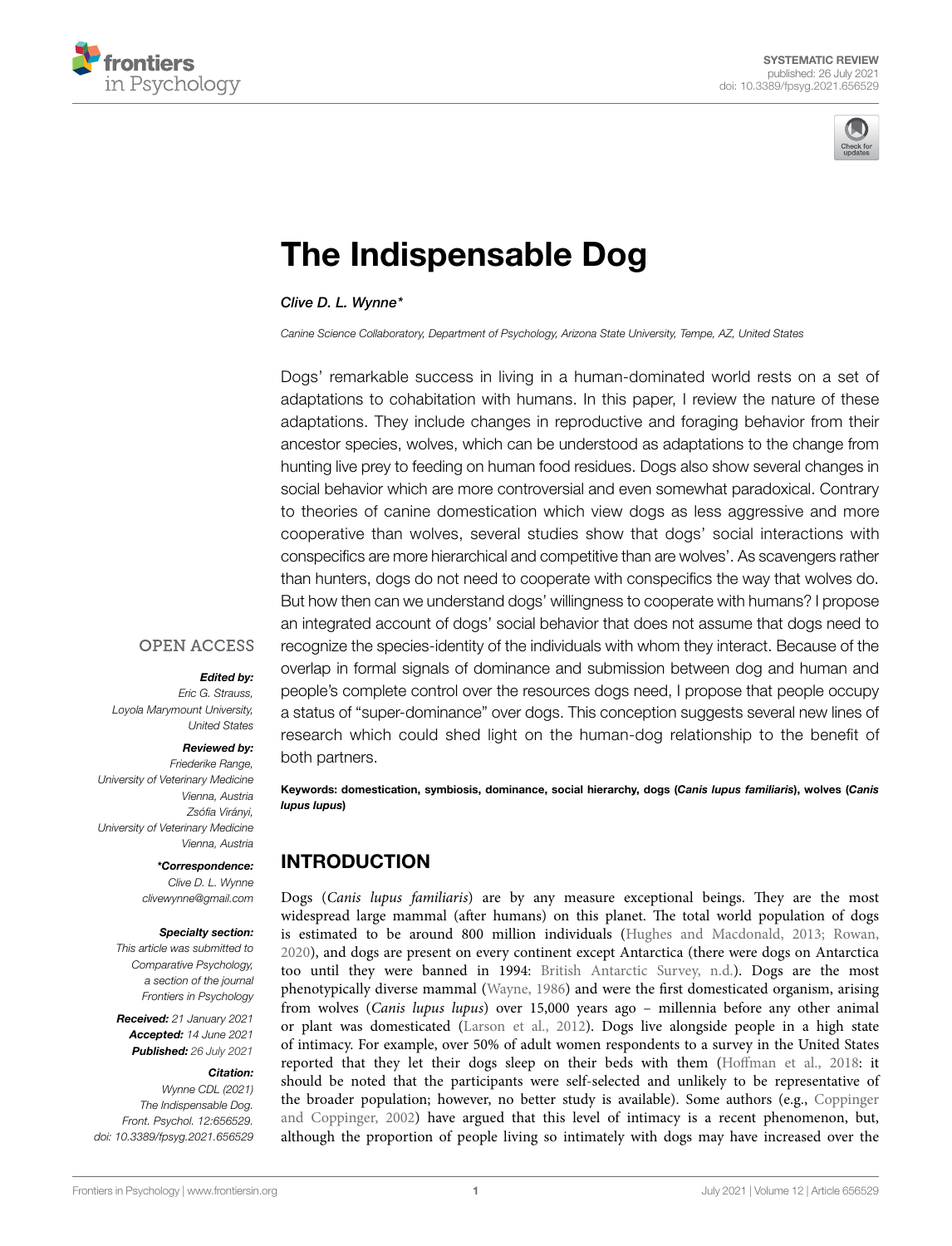last two centuries (e.g., [Ritvo, 1987\)](#page-9-1), in a discussion of how to keep dogs written by an Ancient Greek nearly two millennia ago, the author advocates, "… it is best for (dogs) to sleep with men:- as they become thereby affectionately attached pleased with the contact of the human body, and as fond of their bedfellow as of their feeder." [\[Arrian, 1831,](#page-7-2) pp. 93–94 (original second century CE)]. The archeological record provides many forms of evidence that people and dogs have long lived in close connection with each other [\(Sykes et al., 2020](#page-9-2)).

Clearly, the remarkable success of dogs is due in some sense to their adaptations to human proximity. Dogs are obligatory human symbionts ([Coppinger and Coppinger, 2002](#page-7-1)). That is to say, dogs are found living close by humans and dependent on food sources they obtain from humans. In the first world, this provisioning is mostly intentional: In the developing world, the provisioning is more often unintentional as when dogs scavenge on human refuse ([Butler and du Toit,](#page-7-3)  [2002](#page-7-3); [Coppinger and Coppinger, 2002](#page-7-1)). Few dogs survive entirely by hunting live prey, and there is no evidence of populations of dogs that are self-sustaining entirely by this method of foraging [\(Coppinger and Feinstein, 2015](#page-7-4); Dingoes would be the one clear exception to this rule, if one considers dingoes to be dogs: [Smith et al., 2019,](#page-9-3) but see also [Jackson et al., 2019](#page-8-3)).

The importance of adapting to human proximity may be central to dog's success in the human-dominated world, but the essence of that successful adaptation remains a topic of continuing debate and controversy in the literature. In this paper, I will restrict my discussion to aspects of dog behavioral adaptation to the human niche that are well established and consider what conclusions can be drawn from these facts.

## REPRODUCTIVE BEHAVIOR

Modern dogs have notably more fluid reproductive behavior compared to their ancestors, wolves (*Canis lupus lupus*). Where wolves form pair bonds which can be lifelong, do not become reproductively active before the second year of life, have a rigid breeding season, and produce no more than one litter of pups per year ([Rausch, 1967](#page-9-4); [Kleiman](#page-8-4)  [and Eisenberg, 1973;](#page-8-4) [Macdonald and Moehlman, 1982](#page-8-5); [Haase,](#page-8-6)  [2000](#page-8-6); [Mech, 2002\)](#page-9-5), dogs are already reproductively active in their first year of life ([Ghosh et al., 1984;](#page-8-7) [Wandeler](#page-10-1)  [et al., 1993](#page-10-1); [Boitani and Ciucci, 1995;](#page-7-5) [Lord et al., 2013\)](#page-8-8). Female dogs may show preferences for certain mates and are not technically promiscuous, but they usually have multiple mating partners ([Pal, 1999;](#page-9-6) [Cafazzo et al., 2014\)](#page-7-6). There is at least one report of male dogs guarding their mates through pregnancy and nursing [\(Pal, 2005\)](#page-9-7), but in general, dog fathers do not contribute to the support of their mates or offspring ([Lord et al., 2013](#page-8-8) and references therein). Female dogs reproduce on average every 7 months throughout the year [\(Macdonald and Carr, 1995](#page-8-9); [Boitani](#page-7-7)  [et al., 2007](#page-7-7)), though seasonality in response to resource availability is possible, as in India, for example, where mating occurs in winter so that pups are born in the late monsoon season [\(Oppenheimer and Oppenheimer, 1975](#page-9-8); [Pal, 2001](#page-9-9); [Chawla and Reece, 2002](#page-7-8); [Pal, 2008](#page-9-10)). Unlike in wolves, males are continuously reproductively active ([Gipson et al., 1975;](#page-8-10) [Haase, 2000](#page-8-6); [Lord et al., 2013\)](#page-8-8).

Both wolf parents collaborate to raise their pups; pups which may not leave their parents' family group until the second year of life ([Rausch, 1967;](#page-9-4) [Mech, 1981](#page-9-11); [Peterson et al., 1984](#page-9-12)). By contrast, dog pups are nursed by their mother for 5 to 11 weeks ([Martins, 1949,](#page-9-13) [Scott and Fuller, 1974](#page-9-14), [Pal, 2001,](#page-9-9) [2008\)](#page-9-10) and thereafter must survive on their own. There are sporadic reports of fathers regurgitating for their young [\(Malm,](#page-8-11)  [1995;](#page-8-11) [Pal, 2005](#page-9-7); [Paul et al., 2014\)](#page-9-15) as well as playing and protecting them ([Pal, 2005](#page-9-7); [Paul et al., 2014\)](#page-9-15), but support from the father or young of earlier litters does not appear to be the norm [\(Martins, 1949;](#page-9-13) [Mech and Boitani, 2003;](#page-9-16) [Pal,](#page-9-10)  [2008;](#page-9-10) [Bonanni and Cafazzo, 2014\)](#page-7-9). There are also reports of allonursing by females denning together [\(Daniels and Bekoff,](#page-8-12)  [1989;](#page-8-12) [Pal, 2005;](#page-9-7) [Paul et al., 2014](#page-9-15)), but group denning does not appear to be widespread.

# FORAGING BEHAVIOR

The quite distinct reproductive behaviors of wolves and dogs are clearly adaptations to their different foraging niches [\(Marshall-Pescini et al., 2017a](#page-9-17)). Wolves survive by hunting live prey which is larger than they are and is highly motivated not to become a wolf's dinner. This can only be achieved by a close-knit group of individuals who have undergone a form of apprenticeship which can take from 1 to 3 years [\(Mech, 1981](#page-9-11)). Hunting for wolves is so complex that they tend to specialize on a subset of available prey species and interbreed preferentially among conspecifics who focus on the same prey species ([Pilot et al., 2012\)](#page-9-18). Wolf hunting success is dependent on group membership. For easier to kill prey, such as elk (*Cervus elaphus*), hunting reaches an optimum for groups of two to six wolves; for bison (*Bison bison*), which are far more challenging prey, capture success only levels off at groups sizes of 9 to 13 individuals [\(MacNulty et al., 2014](#page-8-13)).

The primary form of foraging for dogs is scavenging. The majority of the world's dogs subsist on food remains discarded by humans [\(Boitani and Ciucci, 1995](#page-7-5); [Butler and du Toit,](#page-7-3)  [2002;](#page-7-3) [Bhadra, 2014;](#page-7-10) [Coppinger and Feinstein, 2015\)](#page-7-4), and even pet dogs fed directly by people are still technically scavenging in so far as the food given them is primarily either surplus to the human's requirements or manufactured from "animal by-products" which are portions of meat animals that people prefer not to eat ([What are animal by-products? n.d.](#page-10-2)). Dogs are not typically successful hunters and there are few populations of dogs which survive and maintain numbers entirely by hunting [\(Coppinger and Feinstein, 2015\)](#page-7-4). The scavenging niche does not require the complex skillset that hunting live prey demands. It hardly needs noting that extracting and consuming the remnants of already deceased and butchered prey is a far simpler procedure and does not usually benefit from the coordinated action of a group of closely attached individuals. Indeed, the presence of conspecifics leads to competition in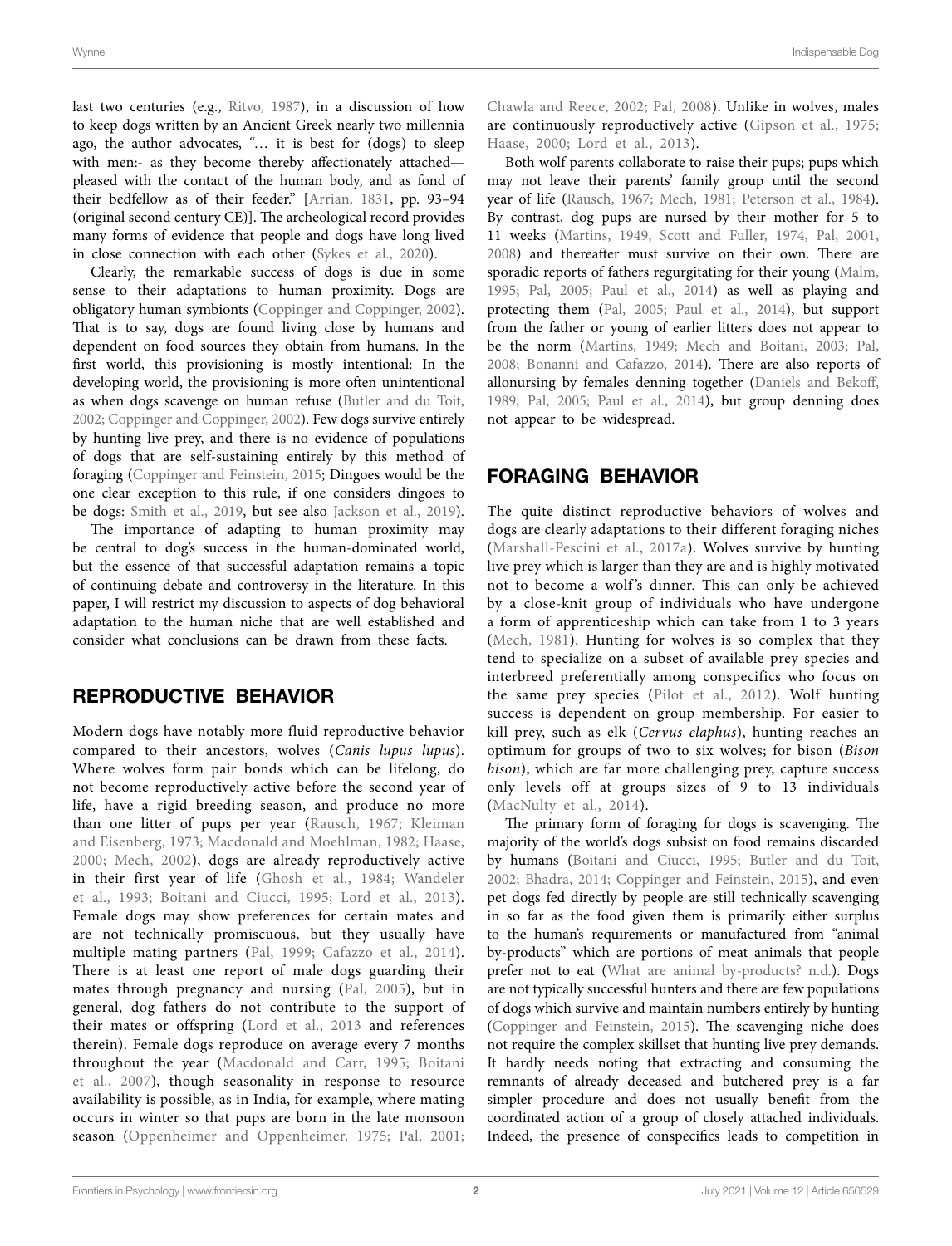free-ranging dogs and they prefer to forage solitarily outside the mating season ([Sen Majumder et al., 2014\)](#page-9-19).

Dogs' foraging and reproductive behavior can be understood as an interlocked suite of adaptations to a novel niche. Wolves need to reproduce seasonally because their prey shows seasonal availability. Dogs do not (typically) need to constrain themselves to only reproduce at particular times of year because the availability of their diet usually varies little by season. Wolves need to form pair bonds and keep their young with them to ensure their survival during the early months of life and then to apprentice them in the complex task of hunting large live prey. Their assistance is important in the success of the hunt ([Mech, 1981;](#page-9-11) [MacNulty et al., 2014\)](#page-8-13). Dogs, on the other hand, can forgo pair bonding because their young require little training. Around 8 weeks of age, pups start following their mother to food sources and may also beg for food from people ([Macdonald and Carr, 1995](#page-8-9); [Pal, 2008](#page-9-10); [Lord et al., 2013\)](#page-8-8). No further parental support is offered. The more flexible reproductive strategy of dogs enables them to respond to sudden changes in resource availability such as when, for example, a new human group moves into their territory, or the foraging success of their host human population suddenly improves.

# SOCIAL BEHAVIOR

Both reproductive and foraging behavior include interaction with others and thus are forms of social behavior, but I now proceed to consider other aspects of social behavior in dogs. Like all social species, dog social behavior shows itself in interaction with conspecifics, but, unlike most species, dogs may also have important social interactions with members of other species. I consider these separately.

## Conspecific Behavior

The behavior of dogs toward others of their species does not consistently indicate strong within-species bonds. Dog pups show distress if forcibly separated from their mother [\(Fredericson,](#page-8-14)  [1952;](#page-8-14) [Pettijohn et al., 1977](#page-9-20)) but the only available investigation of the impact of the separation of adult kennel mates did not find any detectable impact on behavior or stress hormone levels ([Tuber et al., 1996](#page-10-3)).

In free-roaming dogs, a diversity of social patterns has been found at different study sites around the world. Freeranging dogs have been reported to be solitary or dyadic in studies from India: ([Sen Majumder et al., 2014\)](#page-9-19), Zimbabwe ([Butler et al., 2004\)](#page-7-11), the United States ([Beck, 1973;](#page-7-12) [Rubin](#page-9-21)  [and Beck, 1982](#page-9-21); [Berman and Dunbar, 1983](#page-7-13), [Daniels, 1983](#page-8-15); [Daniels and Bekoff, 1989\)](#page-8-12), and Ethiopia ([Ortolani et al.,](#page-9-22)  [2009](#page-9-22)). However, several studies have found dogs in groups ranging from 6 to 28 individuals in India: [\(Sen Majumder](#page-9-19)  [et al., 2014\)](#page-9-19), Italy ([Macdonald and Carr, 1995](#page-8-9); [Bonanni and](#page-7-9)  [Cafazzo, 2014\)](#page-7-9), and the United States ([Beck, 1973](#page-7-12); [Gipson,](#page-8-16)  [1983](#page-8-16)). It appears that the size of groups may depend on the availability of food, the breeding status of females, and the season ([Sen Majumder et al., 2014\)](#page-9-19). Living in larger

groups may offer protection ([Bhattacharjee et al., 2020](#page-7-14)) and larger groups may also be more successful at hunting ([Butler](#page-7-11)  [et al., 2004](#page-7-11); [Vanak and Gompper, 2009;](#page-10-4) [Bhadra, 2014](#page-7-10)).

Although it should be noted that the studies cited here were carried out by different researchers in very diverse parts of the world and over a considerable time range – so that the range of findings may be due to different methodologies – nonetheless, there is suggestive evidence that dogs can adapt their social structure to suit changing circumstances.

#### Hierarchical Social Organization

Hierarchical social structure is a common, but not inevitable, concomitant of living in social groups [\(Immelmann and Beer,](#page-8-17)  [1992;](#page-8-17) [Dugatkin, 2020](#page-8-18)). The question of whether dogs live in hierarchical social groups, with the relativities of status for individuals which that implies, has become controversial in recent years because of the misuse of the term "dominance" by certain popular dog trainers, such as [Millan and Peltier](#page-9-23)  [\(2007\),](#page-9-23) [Fincke \(2004–2016\)](#page-8-19), and the [Monks of New Skete](#page-9-24)  [\(2002\).](#page-9-24) These individuals use "dominance" as a cover for painful and regressive forms of animal training ([Yin, 2007](#page-10-5); [American](#page-7-15)  [Veterinary Society of Animal Behavior, 2008](#page-7-15); [Bradshaw et al.,](#page-7-16)  [2009;](#page-7-16) [McGreevy et al., 2012\)](#page-9-25). This controversy has little to do with the use of "social dominance" in the strict ethological sense ([Immelmann and Beer, 1992](#page-8-17)). Dominance in ethology is simply the tendency for certain individuals in a social group to have at least partially consistent preferential access to limited resources, such as shelter, food, and sexual partners [\(McFarland,](#page-9-26)  [1987\)](#page-9-26). Individuals with consistent access to constrained resources are known as "dominant": Those that consistently have less access to resources are "subordinate." Dominance hierarchies may form a consistent rank ordering, in which case Greek letters, alpha, beta, etc. are used to label individual positions with the hierarchy. The concept of dominance includes the enforcement of preferential access by aggression and agonistic interactions, but ethologists now also recognize that social hierarchies are commonly maintained by signals of superior and inferior status known as formal dominance and subordination signals (Peterson et al., 2002; [Flack and de Waal, 2010](#page-8-20)). These formal signals are not in themselves aggressive or threatening but are understood by social interactors as indicating relative status, i.e., dominant or submissive.

Groups of free-living dogs have been found to live in social hierarchies in several studies including in Italy ([Bonanni](#page-7-17)  [et al., 2010;](#page-7-17) [Cafazzo et al., 2010](#page-7-18); [Bonanni et al., 2017;](#page-7-19) [Silk](#page-9-28)  [et al., 2019\)](#page-9-28), Spain [\(Font, 1987\)](#page-8-21), and India ([Pal et al., 1998;](#page-9-29) [Sen Majumder et al., 2014\)](#page-9-19). Social hierarchies have also been observed in owned dogs in the United States at a day care center ([Trisko and Smuts, 2015\)](#page-9-30) and a dog park ([Bauer and](#page-7-20)  [Smuts, 2007](#page-7-20)). Furthermore, group-housed dogs studied in the Netherlands were found to experience social hierarchies [\(van der Borg et al., 2015\)](#page-10-6).

The studies of free-living dogs in Italy found that dominant individuals had higher copulatory access [\(Cafazzo et al., 2014\)](#page-7-6) and a higher likelihood of leading group movements than lower-ranking individuals [\(Bonanni et al., 2010\)](#page-7-17). [Silk et al. \(2019\)](#page-9-28)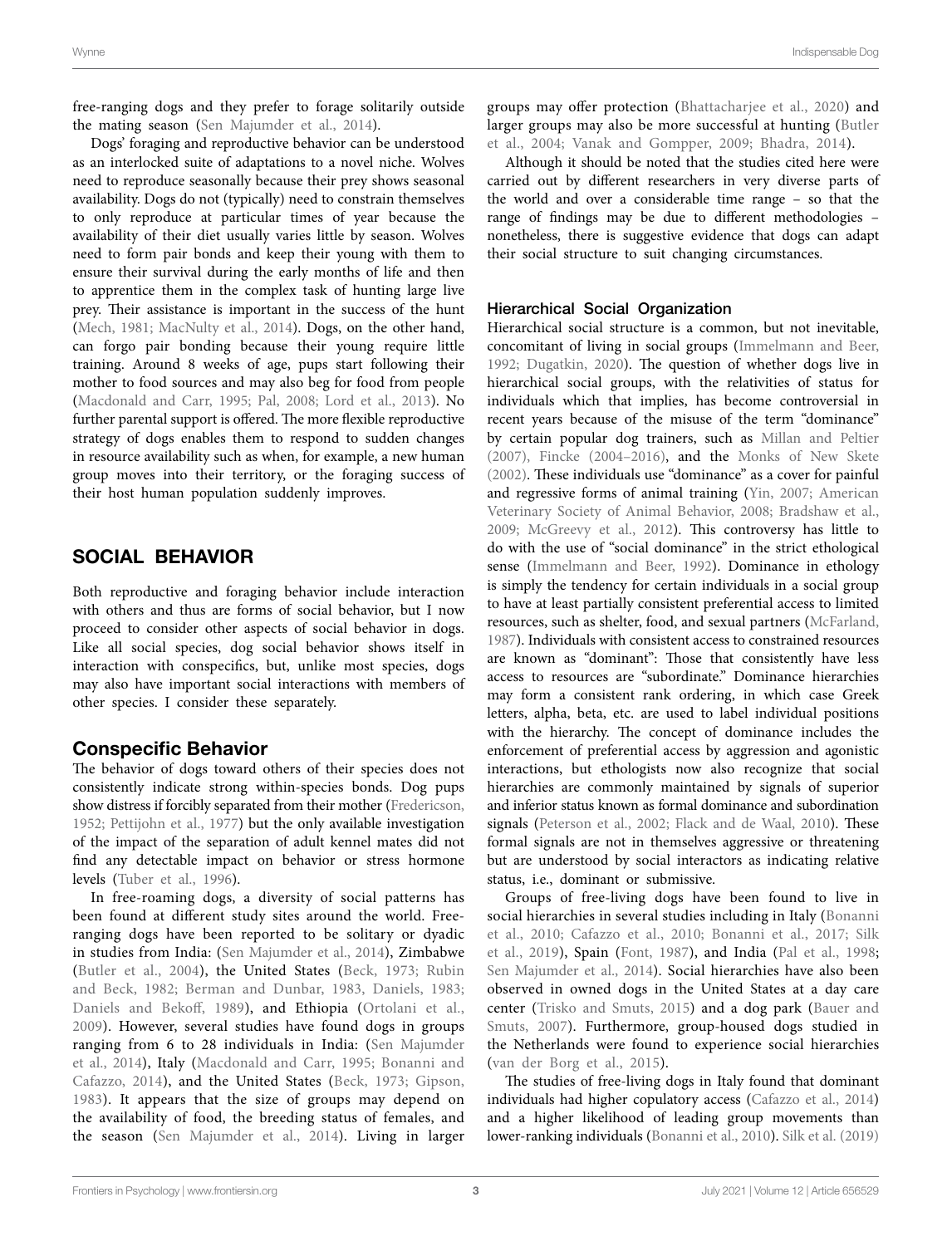studying a group of 25 to 40 free-ranging dogs in a suburb of Rome, identified that older and male animals were typically dominant over younger female ones.

Two studies have identified formal dominance signals in groups of dogs. [Bauer and Smuts \(2007\)](#page-7-20) studied owned dogs at a park and found that, even as the playing dogs reversed many roles – including chasing and tackling – certain behaviors remained stable in dyads. These including mounting, muzzle biting, and licking – suggesting they were stable formal dominance-status markers. [van der Borg et al. \(2015\),](#page-10-6) studying a group of 16 dogs living in kennels with outdoor group play opportunities, noted two behavioral markers of formal dominance: high posture and muzzle bite. Several behaviors also functioned as formal markers of submission: body tail wag, lowered posture, mouth lick, and pass under the head. These authors analyzed the dominance structure of the dog group as a whole and, using a scale developed in primate research which categorizes social structures on a scale from (1) despotic through (4) egalitarian [\(Flack and de Waal, 2010](#page-8-20)), determined that the dogs scored around (2) tolerant. The dogs showed a moderately steep social hierarchy with large asymmetries in formal signal use and mild to moderate levels of aggression.

[Bradshaw et al. \(2009\)](#page-7-16) argued that dogs do not form social hierarchies and presented data from a group of neutered males in which, they argued, no overall social structure could be observed. Notwithstanding this claim, the data presented clearly showed that at least some of the dogs formed a linear hierarchy of dominance status. [Schilder et al. \(2014\),](#page-9-31) commenting on these findings, suggested that a group of human-resourced, sterilized, animals all of the same sex may have had no resources to compete over and thus might not be expected to show much overt social hierarchy.

[Boitani and Ciucci \(1995;](#page-7-5) see also [Van Kerkhove, 2004](#page-10-7); [Boitani et al., 2007](#page-7-7)) also suggested that dog groups lack clear hierarchies because they observed multiple breeding individuals – which would not be found in a wolf pack. However, [Cafazzo](#page-7-18)  [et al. \(2010\)](#page-7-18) noted that social hierarchies can still be present, including preferential reproductive access, even if the overall mating system of a group tends toward promiscuity.

Bradshaw et al. (2009) further raised the objection that "dominance" is often mistakenly spoken of, particularly by naïve dog trainers, as if it was a personality dimension – a property of an individual rather than of the interactions among individuals. Although it is true that dominance relations are defined by interaction, it is also the case that the nature of these interactions depends on certain relatively stable qualities of the interacting individuals. It is surely noteworthy that tests of dog personality or temperament currently in use have identified traits relevant to dominance and submission relationships. These include "submissiveness" ([Jones and](#page-8-22)  [Gosling, 2005\)](#page-8-22); "leader/dominant" ([Ákos et al., 2014\)](#page-7-21); and "boldness" ([Svartberg et al., 2005](#page-9-32)).

The controversy over dominance in dogs is puzzling in so far as it has been known for many years that similarly raised groups of dogs show higher rates of conspecific aggression and competition than wolves [\(Frank and Frank, 1982](#page-8-23); [Feddersen-Petersen, 1991,](#page-8-24) [2007\)](#page-8-25). [Feddersen-Petersen \(2004\)](#page-8-26) even raised mixed groups of dogs (poodles) and wolves and found that, at 4 months of age, male poodles outranked the wolves in access to food and preferred locations.

More recent studies also show steeper social hierarchies in dogs than in wolves. [Dale et al. \(2016\)](#page-8-27) gave similarly raised groups of dogs and wolves living in conspecific groups a carcass to feed on. Where subordinate wolves were able to feed to a similar level as their more dominant groupmates, dominant dogs monopolized the carcass at the expense of subordinate group members. [Range et al. \(2015\)](#page-9-33) offered pairs of similarly raised dogs and wolves a food item that was large enough to be shared, but small enough to be monopolized by a dominant individual if it chose to do so. In the wolves, the dominant individuals tolerated their subordinate group-mates sharing food with them, whereas in dogs the dominant animals did not allow subordinate individuals to eat and subordinates did not even dare approach the food source.

#### Cooperation and Competition

In addition to their steep social hierarchies, dogs also show elevated levels of competition and have difficulty cooperating with conspecifics to solve tasks. [Marshall-Pescini et al.](#page-9-34)  [\(2017b\)](#page-9-34) gave pairs of dogs and wolves from similarly raised groups a task in which the two animals had to pull on strings simultaneously for either of them to obtain a reward. Wolves were successful on the task but none of the dogs achieved any level of success. [Ostojić and Clayton \(2014\)](#page-9-35) were able to demonstrate some success in dogs on this task by extensively pre-training the dogs. However, the dogs they tested were pets living together in human households where human intervention may have imposed levels of tolerance that the dogs left to themselves might not have developed ([Marshall-Pescini et al., 2017b](#page-9-34)).

[Bräuer et al. \(2013,](#page-7-22) [2020\)](#page-7-23) claimed to have demonstrated cooperation in pairs of pet dogs on a task where the dogs had to pass through one of two gateways in a barrier. However, this task is not a clear test of cooperation because each gateway was not wide enough or open long enough to permit two dogs to pass. Consequently, the dogs had to separate to pass through the gateways: One individual always had to wait for the other to pass through before its own gateway would open. Thus, the success of dogs on this task is in fact evidence of their reluctance to cooperate – in the strong sense of come together to work on a task together – rather than the opposite.

Although it may run against expectations based on interaction with household pets, there is abundant evidence in the scientific literature that dog groups can be very hierarchical, and dogs may be highly competitive and reluctant to share resources. [Marshall-Pescini et al. \(2017a\)](#page-9-17) pointed out that, relative to their ancestors, wolves, dogs have less need to cooperate in their foraging and also cooperate less in raising young. Wolves have an essential need to cooperate with group members in order to kill the prey on which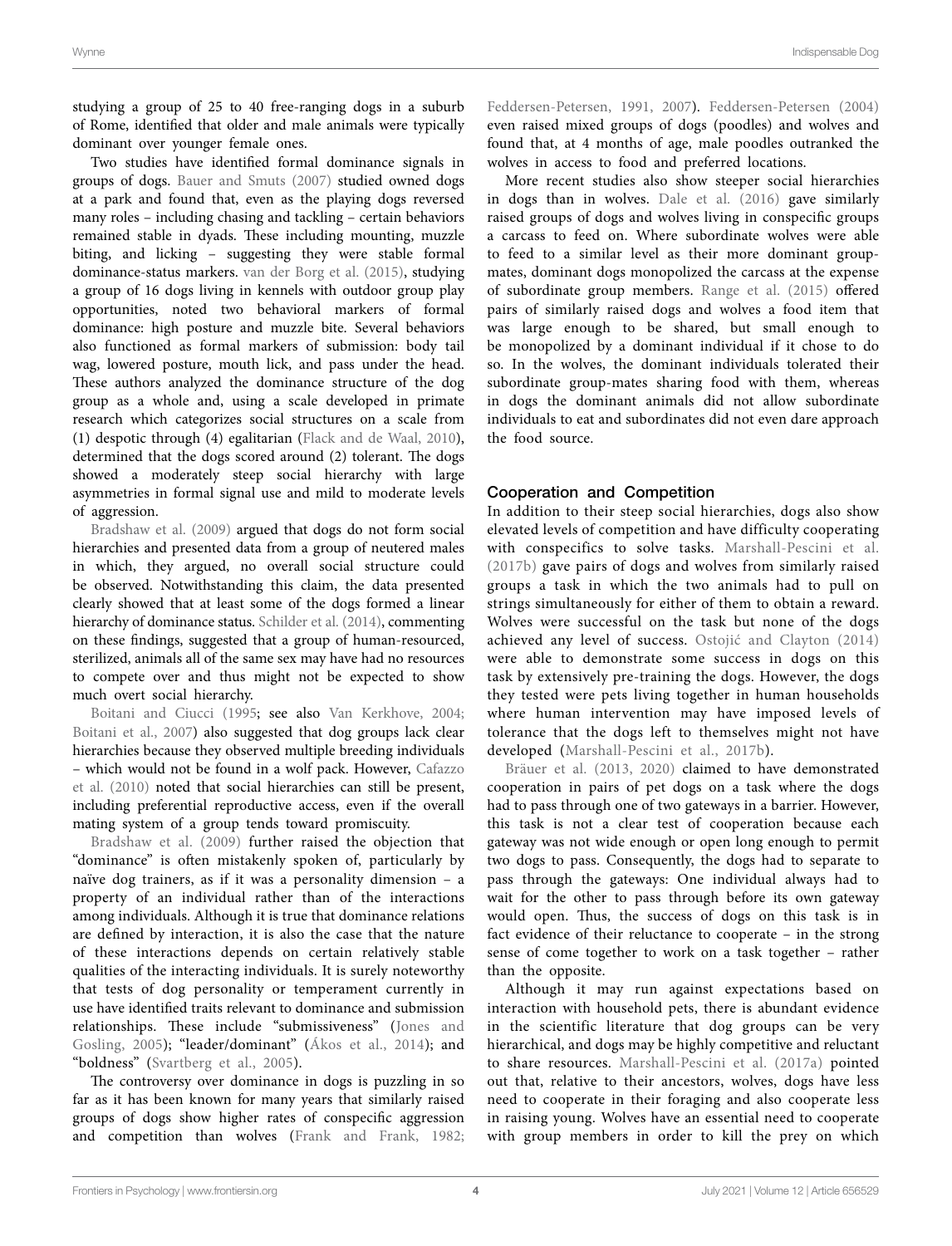Wynne Indispensable Dog

they feed. Furthermore, the outcome of a successful hunt is usually more than an individual wolf can consume. Consequently, wolves have many motivations to cooperate in foraging and sharing the results of their kill. These factors that motivate cooperation in wolves have limited applicability for dogs who have less need either to cooperate in obtaining food or to share the results of their foraging.

Overall, there is plentiful evidence that the social structure of dogs is both more flexible than that of wolves, with groups varying in size from solitary individuals to more than two dozen, but also shows signs of more extreme social hierarchy. This flexibility of social group size presumably reflects the diversity of food sources and dangers that dogs face in different parts of the world (as well, possibly, as different study methods). The steeper social hierarchy found in dogs than wolves is more surprising and even counter-intuitive but may also be related to dogs' foraging strategy where cooperation is seldom needed, often counter-productive, and may have been selected against. To date, there do not appear to be any studies on the genetic relatedness of individuals within dog groups that might address the possibility of kin selection for altruistic and cooperative behavior.

#### Heterospecific Behavior

Dogs not only have social interactions with their own species but also can form social groups with members of other species including, most particularly, human beings.

#### Flight Distance

One simple behavioral measure of dogs' tolerance for human proximity is assayed as flight distance – the linear distance at which an individual flees from a gradually approaching human. Dogs reduced flight distance compared to wolves is surely a major component of their adaptation to living in proximity to humans and scavenging on human food remnants. For animals foraging on human trash dumps, flight distance to the approach of humans will be a key determinant of their extractive effectiveness.

Flight distance is defined as the distance from an intruder at which an individual flees [\(Immelmann and Beer, 1992](#page-8-17)). Wolves scavenging on human refuse in Scandinavia have been observed to have a flight distance to the human approach of around 200 m [\(Karlsson et al., 2007\)](#page-8-28). Estimates of flight distance in dogs are quite varied, but all are considerably shorter than this estimate for wolves. [Bonanni and Cafazzo \(2014\)](#page-7-9) reported flight distances of 20–50 m in free-ranging dogs in Rome, Italy. Ortolani et al. (2009) reported flight distances of around 5 m in free-ranging dogs around villages in rural Ethiopia. Although no formal data appear to be available, everyday experience indicates that the flight distances of pet dogs living in human homes are less than  $1 \text{ m}$  – if the concept of flight distance can be applied to these animals at all.

#### Attachment to Humans

As pet dogs are commonly spoken of as family members or friends to humans ([Serpell, 2004](#page-9-36)), several investigators have

adapted measures that are commonly used to study intimate relationships in human psychology to the study of dog-human relationships. Several studies have used a modification of a procedure commonly used to measure the strength of attachment between a child and his or her primary caregiver (usually the mother) – the strange situation procedure (SSP) developed by Ainsworth et al. (1970). In this test, a child is brought into an unfamiliar room with his mother. The child is briefly left in the room with a stranger; the mother returns, comforts the child and then leaves with the stranger so the child is briefly completely alone. Finally, the stranger returns, followed by the mother. Attachment is categorized on the basis of how the child reacts to being left alone and with the stranger and how he responds to being reunited with his mother [\(Ainsworth](#page-7-25)  [et al., 1978](#page-7-25)). Securely attached children are those who are happy to explore in their mother's presence and are distressed by her disappearance but show a willingness to be comforted quickly on her return.

Several studies, starting with [Topál et al. \(1998\),](#page-9-37) have shown that many dogs tested in the SSP with their primary caregivers show secure attachment toward the humans they live with (e.g., [Topál et al., 1998](#page-9-37); [Rehn et al., 2013;](#page-9-38) [Thielke and Udell,](#page-9-39)  [2019,](#page-9-39) [2020;](#page-9-40) [Wanser and Udell, 2019](#page-10-8); [Wanser et al., 2020](#page-10-9)). Two additional observations in the SSP raise questions about how to understand this finding, however. First, [Gácsi et al.](#page-8-29)  [\(2001\)](#page-8-29) found that dogs living in an animal shelter tested in the SSP with a person they had only interacted with three times for 10 minutes per session showed clear signs of attachment toward that person. Second, the only study that tested dogs in the SSP with another dog from the same household as "caregiver" [\(Mariti et al., 2014\)](#page-9-41) found few signs of distress when the target dog was separated from its companion, and these dogs were, in fact, less stressed when left alone with an unfamiliar person than when they were in the company of the other dog.

A handful of studies have investigated hand-reared wolves' reactions to separation and reunion with familiar humans in the SSP. [Topál et al. \(2005\)](#page-9-42) tested a group of hand-reared wolves at 16 weeks of age alongside a group of pet dogs of the same age. These authors found no signs of attachment to human caregivers in the wolves. In contrast, when [Hall et al.](#page-8-30)  [\(2015\)](#page-8-30) tested hand-reared wolf pups at 3, 5, and 7 weeks of age, they found clearly differentiated responses to caregivers compared to strangers and strong responses to the reunion after separation, leading them to conclude that their wolf pups were securely attached to the caregivers. This pattern of results might suggest that hand-reared wolf pups show attachment to caregivers that fades as they grow older; however, [Lenkei](#page-8-31)  [et al. \(2020\)](#page-8-31) tested adult wolves in the SSP and found secure attachment to human caregivers. [Hall et al. \(2015\)](#page-8-30) suggested that [Topál et al. \(2005\)'](#page-9-42)s failure to find secure attachment might have been due to the fact that the animals they tested were permanently removed from human homes between 2 and 4 months of age.

Taken together, the findings from hand-reared wolf pups and dogs tested in the SSP suggest that dogs may form secure attachments to human caregivers, but more rapidly than would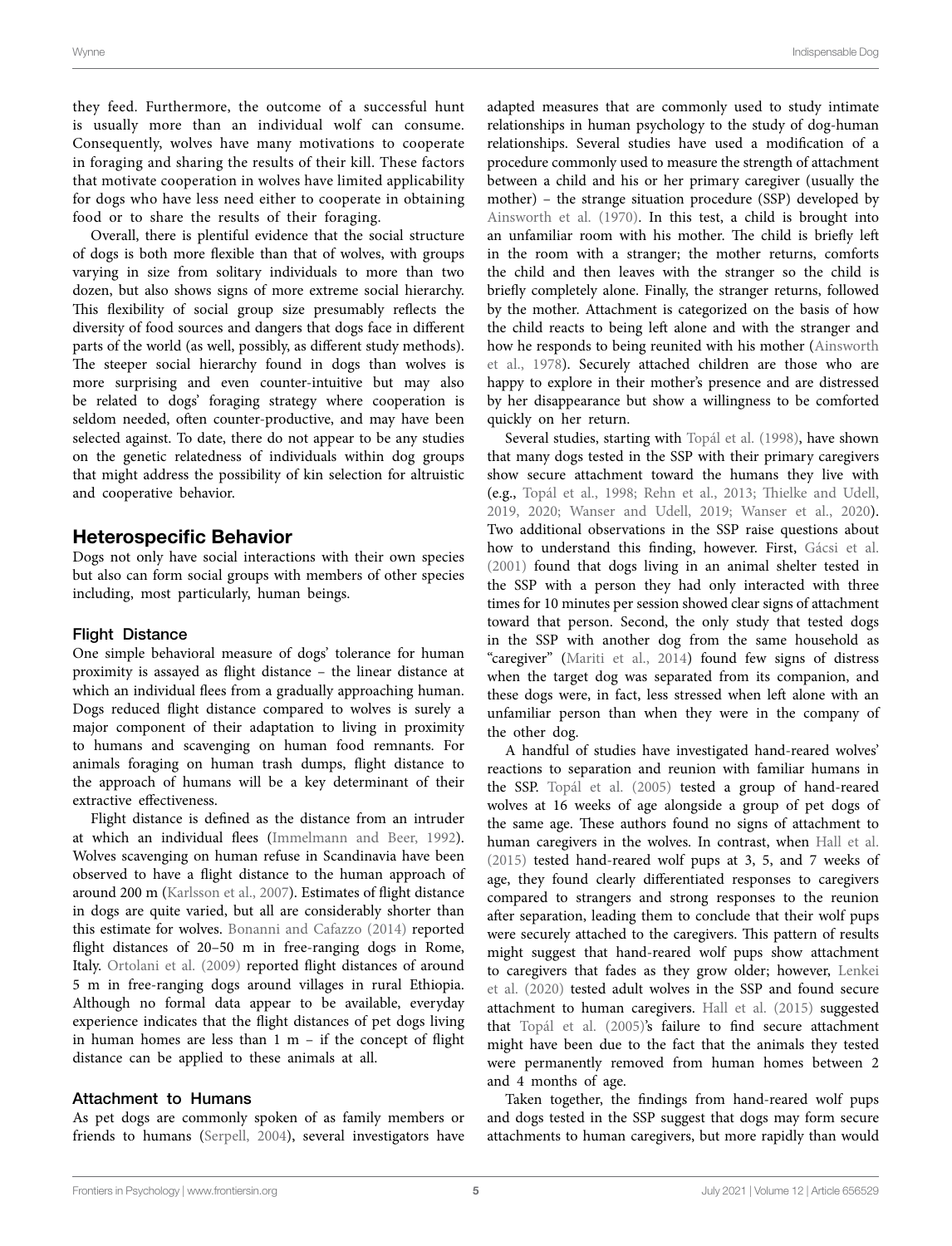be expected in our own species. Wolves may also under certain conditions show secure attachment, but in their case, the conditions for this finding may be more limited. However, the restricted range of studies on hand-reared wolves means these conclusions must be approached with caution.

Other, somewhat simpler, tests have also demonstrated pet dogs' interest in their owners. [Horn et al. \(2013\)](#page-8-32) presented pet dogs with a manipulative problem and compared how long they attempted to solve the task either with their owner in the room with them or on their own. The presence of the owner prompted the dogs to persist longer with the task than when left alone. Gácsi et al. (2013) found that dogs were less stressed when a stranger approached if they were with their owner than when alone. No equivalent tests appear to have been carried out on hand-reared wolves.

[Jakovcevic, Mustaca, and Bentosela \(2012\)](#page-8-34) studied the bond between dog and human simply by measuring the latency to approach and proportion of a two-minute interval a dog would spend within 1-m of a seated person. [Bentosela et al. \(2016\)](#page-7-26) extended this paradigm to hand-reared wolves and found that dogs had a considerably shorter latency to approach both familiar and unfamiliar seated humans than wolves and also spent more time within 1-m of the person.

Findings that pet dogs are disturbed by the sound of a human crying ([Custance and Mayer, 2012;](#page-8-35) [Yong and Ruffman,](#page-10-10)  [2014\)](#page-10-10) and will attempt to rescue their apparently trapped owner ([Bourg et al., 2020](#page-7-27)) may also be viewed as evidence that pet dogs can become emotionally attached to people.

#### Cooperation With Humans

A variety of studies demonstrate that dogs readily attend and respond to human behavior. Pet dogs have been shown to beg from people who can see them in preference to people whose vision has been obscured in certain ways (Cooper et al., [2003;](#page-7-28) [Gácsi et al., 2004](#page-8-36); [Udell et al., 2011\)](#page-10-11). [Udell et al. \(2011\)](#page-10-11) found that dogs only attended to forms of visual occlusion with which they had prior experience and hand-reared wolves were also sensitive to the implications of certain forms of obscuring of human vision. To date, studies of this type have not been attempted on dogs that were not living as pets in human households.

Wolves have been compared to dogs in tests of cooperation involving pulling on strings to obtain food. In studies, where food can only be obtained when two partners pull simultaneously on opposite ends of a string, hand-reared wolves have shown similar levels of cooperation with human partners as dogs ([Range et al., 2019](#page-9-43)).

Several studies have demonstrated that pet dogs will follow human pointing gestures to find hidden food (e.g., [Hare et al.,](#page-8-37)  [2002;](#page-8-37) [Hare and Tomasello, 2005](#page-8-38); [Bräuer et al., 2006;](#page-7-29) [Udell](#page-10-12)  [et al., 2008;](#page-10-12) [Kaminski and Nitzschner, 2013](#page-8-39)). This ability has also been demonstrated in hand-reared wolves ([Udell et al.,](#page-10-12)  [2008;](#page-10-12) [Gácsi et al., 2009](#page-8-40)), and a recent review identified a wide range of both domesticated and non-domesticated species from diverse taxa which follow human pointing gestures given prior experience around people [\(Krause et al., 2018\)](#page-8-41).

Dogs not living as pets in homes do not show the same level of success in following human pointing gestures. Reduced performance in the following points has been observed in street dogs in India (though see also [Bhattacharjee et al., 2017,](#page-7-30) [2020,](#page-7-14) for evidence of successful point following in about half the street dogs approached), as well as kennel-living dogs [\(Udell et al., 2010;](#page-10-13) [Lazarowski and Dorman, 2015\)](#page-8-42).

The fact that dogs' success in attending to and following human actions depends on the individual dog's experiences around people, combined with the plentiful evidence that individuals from a wide range of species can also follow human gestures if they have had suitable ontogenetic experiences, indicates that dogs' readiness to cooperate with people is a consequence, rather than a cause, of their success in living alongside humans.

#### Summary on Heterospecific Behavior

Dogs' interactions with humans can be classified into two groups: the more emotional, attachment-like, patterns of behavior and the more cognitive or conditioned responses to specific human actions, such as pointing gestures. Emotional responses, including fear reactions as measured in flight distance, show differences between dogs and wolves with dogs much less fearful and more likely to form attachments to people than are wolves. On the other hand, reactions to discrete human actions do not appear to show the same kinds of differences between dogs and wolves.

# CONCLUSION: DOGS' ADAPTATIONS TO HUMANS

Dogs' enormous success living in a human-dominated world rests on a set of adaptations to living in close proximity with our species. These include alterations in reproductive and foraging behavior from their ancestor species, wolves, which are readily understood as adaptations to the change from hunting live prey to scavenging on food residues that people offer – whether intentionally or not. The changes in dog social behavior are less obvious and indeed somewhat paradoxical. Contrary to theories of canine domestication which propose that dogs are less aggressive and more cooperative than wolves (e.g., Hare and colleagues' "Survival of the friendliest," [Hare et al., 2002](#page-8-37); [Hare, 2017](#page-8-43); Miklósi and Topál's "Inter-specific social competence" hypothesis [Miklósi and Topál, 2013](#page-9-44)), in fact, several studies clearly show that dogs, in their interactions with members of their own (sub) species are in fact more competitive and aggressive than are wolves. A strict social hierarchy may be even more important to dogs since their food is often in small portions that cannot be shared, unlike the larger carcasses on which wolves often feed.

In itself, dogs' more competitive and hierarchical interactions with their own species are not inconsistent with their foraging niche. Dogs do not share wolves' need to cooperate to obtain or consume food ([Marshall-Pescini et al., 2017a](#page-9-17)).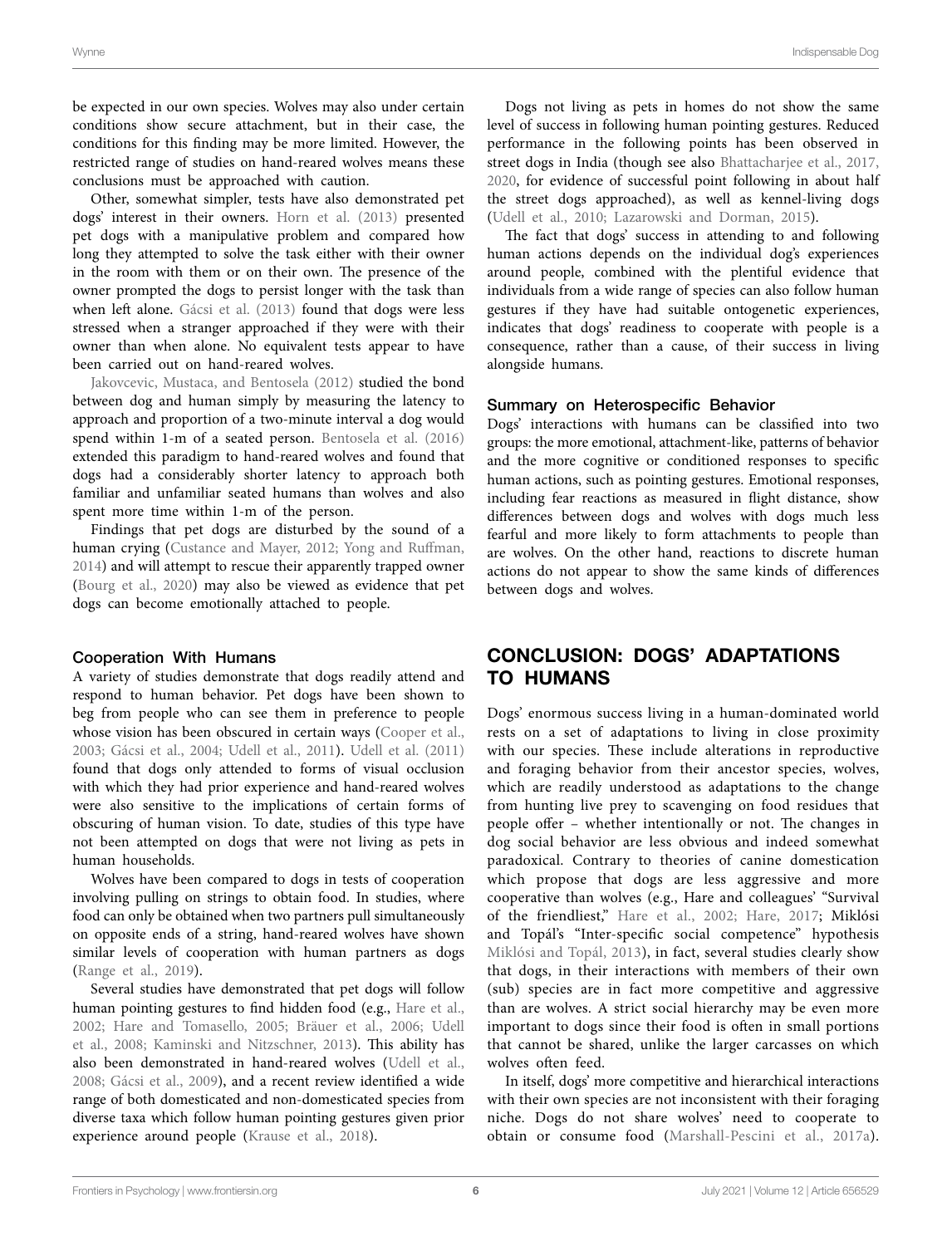Placed alongside dogs' willingness to attend and cooperate with humans, however, it does present a paradox of sorts: How to conceive of dogs' different patterns of social behavior toward their own species on the one hand and humans on the other? It is implausible to propose that dogs have different programs of social behavior that they bring into play depending on the species identity of the social partners they are interacting with because no mechanism of species identification has ever been proposed. No mammal is born recognizing its own species – rather it develops an awareness of what kinds of individuals to have social relationships with during the critical period for social imprinting early in life [\(Hess, 1973\)](#page-8-44). Furthermore, dogs do not just have social relationships with conspecifics and humans: They may also form social bonds with members of other species they interact with during the critical social imprinting period ([Coppinger and Coppinger,](#page-7-1)  [2002](#page-7-1)). Thus, livestock guarding dogs raised alongside sheep or goats will socially imprint on those species and socially interact with them through life. How does a dog know whether it should interact with sheep competitively – as it would with another dog, or cooperatively – as it would with a human? Clearly some more over-arching explanation is needed that does not assume that dogs identify diverse species and bring different social behavior patterns into play depending on that identification.

[Range et al. \(2019\)](#page-9-43) suggested that dogs' behavior toward humans could be viewed as "deferential" and that this is then consistent with what they view as a "conflict-avoidant" pattern of social interaction with conspecifics. I have taken this valuable suggestion further and proposed that dogs' extreme sensitivity to hierarchy in social relationships may be the solution to the apparent paradox of their different behavior toward humans and conspecifics ([Wynne, 2021](#page-10-14)). Several of the formal indicators of dominance and subordinate status in dogs overlap with behaviors used in the same way by humans ([Schilder et al., 2014](#page-9-31)). Thus, [van der Borg et al.](#page-10-6)  [\(2015\)](#page-10-6) identified high posture and muzzle bite as formal dominance indicators in dogs, along with low posture, passing under the head and mouth lick as submission indicators. In humans, raised posture has been noted as a dominance indicator [\(Mignault and Chaudhuri, 2003](#page-9-45)), along with sitting straight up (Schwartz et al., 1982) and raised head (Carney [et al., 2005](#page-7-31)). Lowered head and other forms of lowered posture, such as kneeling, along with kissing, are formal markers of submission in humans [\(Kalma, 1991;](#page-8-45) [Mignault](#page-9-45)  [and Chaudhuri, 2003\)](#page-9-45).

Consequently, when people stroke dogs' heads, accept licks near the mouth and make themselves taller than dogs they are unconsciously expressing formal dominance over their dogs. Combined with human's total control over the resources that matter to dogs, such as food, freedom of movement, access to shelter, and even mating opportunities, this establishes dogs in a state of utter subordination to humans. [Tinbergen \(1969\)](#page-9-47) proposed the concept of a supernormal stimulus, a stimulus that does not occur in nature but which exaggerates the features of naturally occurring stimulus and thereby evokes an exceptionally strong response. I proposed, by analogy to the supernormal stimulus, to call the relationship of human to dog "super-dominance" because no conspecific could possibly control a dog's access to resources to the extent a human does [\(Wynne, 2021\)](#page-10-14).

The relationship of dominance offers a mechanism for dogs to respond differently to members of different species without any need to propose that dogs identify the species to which individuals belong. A dog's social behavior toward individuals from other species would depend on the extent to which the individual expresses behaviors the dog recognizes as dominant to itself along with the individual's control over resources of importance to the dog (as well as human intervention to control the dog's behavior towards a third species).

This concept of super-dominance bears no relationship to the confused notions of "dominance" espoused by certain currently popular dog trainers, such as [Millan and Peltier](#page-9-23)  [\(2007\),](#page-9-23) [Fincke \(2004–2016\)](#page-8-19), and the [Monks of New Skete](#page-9-24)  [\(2002\).](#page-9-24) What these trainers mean by "dominance" is closer to concepts of positive punishment and negative reinforcement. Indeed, the "positive" trainer who controls an animal's behavior with contingent treats, strokes her dog's head and allows it to "kiss" her, is expressing dominance over her dog to a greater degree than the misguided person who imagines dominance is conveyed by always walking through a doorway first ([Millan](#page-9-23)  [and Peltier, 2007\)](#page-9-23).

This conception suggests several lines of research which may contribute to better lives for people and their dogs. For example, it is very striking that although there are now a few ethological studies of free-ranging dogs, there are almost no studies of how people and dogs live alongside each other in homes. If, as I propose, dogs' lives with people are structured around dominance relationships, dogs should react differently toward people who express different levels of dominance. Dogs would be predicted, for example, to respond differently toward people of different levels of stature, toward people with differing levels of control over resources that matter for dogs, and so forth. At present, even the most basic observational facts about how dogs and people live together are strangely absent from the literature. For example, we do not know how much time pet dogs spend in proximity to the humans in their household, what form the interaction takes nor how this depends on age, sex, breed of dog, or cultural background of the person. Consequently, the many observations that people feel affection for their dogs and the apparent reciprocation of that emotion by dogs have not been set into a context of objective measurement of behavioral interaction. Whatever the value of the super-dominance hypothesis, studies of this kind could shed light on and offer to improve dogs' lives in human society.

# DATA AVAILABILITY STATEMENT

The original contributions presented in the study are included in the article and further inquiries can be directed to the author.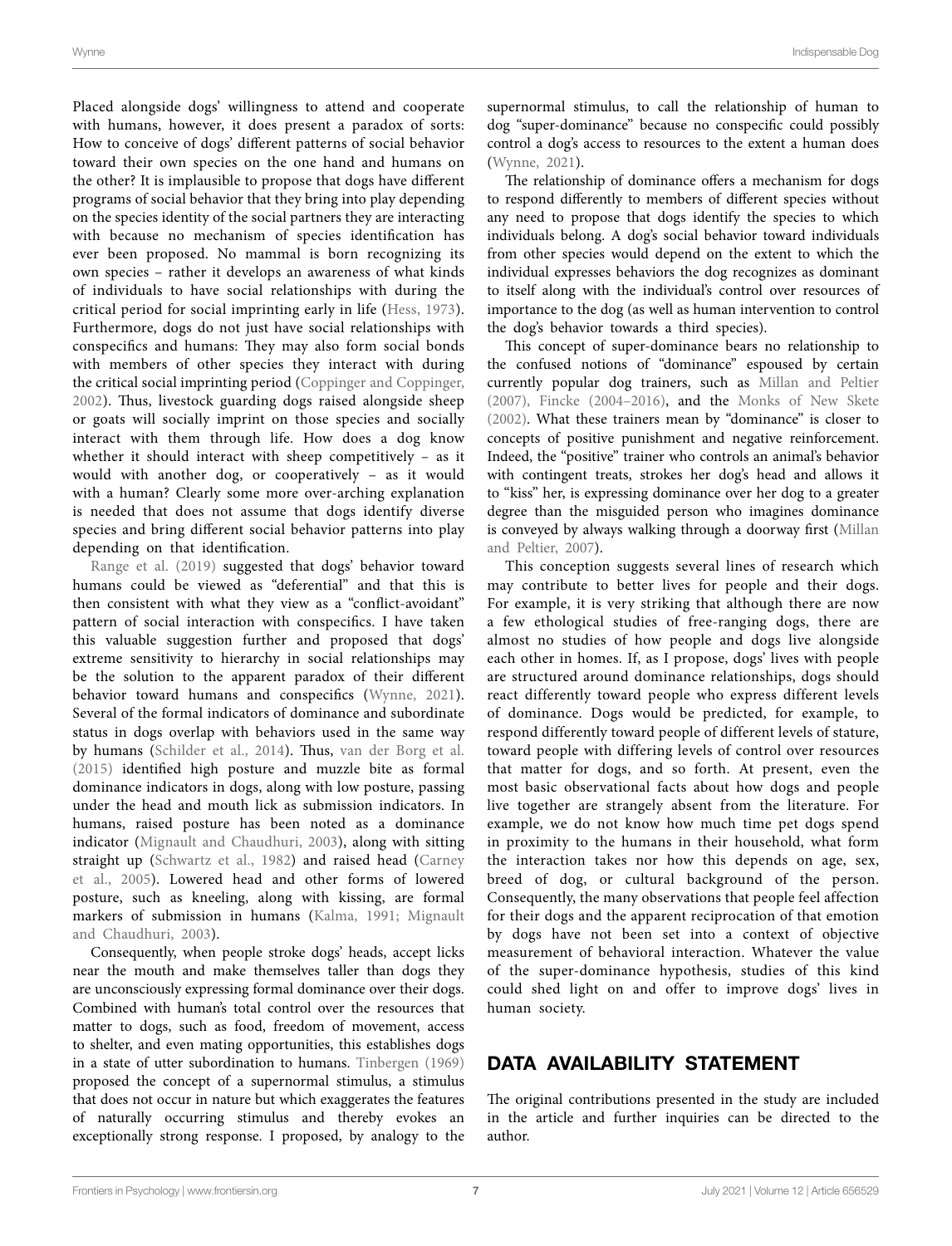## AUTHOR CONTRIBUTIONS

The author confirms he is the sole contributor to this work and has approved it for publication.

## FUNDING

As part of the Wallis Annenberg PetSpace Leadership Institute initiative, funding for the publication of this article was provided

## **REFERENCES**

- <span id="page-7-24"></span>Ainsworth, M., Salter, D., and Bell, S. M. (1970). Attachment, exploration, and separation: illustrated by the behavior of one-year-olds in a strange situation. *Child Dev.* 41, 49–67. doi: [10.2307/1127388](https://doi.org/10.2307/1127388)
- <span id="page-7-25"></span>Ainsworth, M., Salter, D., Blehar, M. C., Waters, E., and Wall, S. (1978). *Patterns of Attachment. A Psychological Study of the Strange Situation*. Hillsdale, NJ: Lawrence Erlbaum Assoc.
- <span id="page-7-21"></span>Ákos, Z., Beck, R., Nagy, M., Vicsek, T., and Kubinyi, E. (2014). Leadership and path characteristics during walks are linked to dominance order and individual traits in dogs. *PLoS Comp. Biol.* 10:e1003446. doi: [10.1371/journal.](https://doi.org/10.1371/journal.pcbi.1003446) [pcbi.1003446](https://doi.org/10.1371/journal.pcbi.1003446)
- <span id="page-7-15"></span>American Veterinary Society of Animal Behavior (2008). AVSAB position statement on the use of dominance theory in behavior modification of animals. Available at: [https://avsab.org/wp-content/uploads/2018/03/Dominance\\_Position\\_Statement\\_](https://avsab.org/wp-content/uploads/2018/03/Dominance_Position_Statement_download-10-3-14.pdf) [download-10-3-14.pdf](https://avsab.org/wp-content/uploads/2018/03/Dominance_Position_Statement_download-10-3-14.pdf) (Accessed May 20, 2021).
- <span id="page-7-2"></span>Arrian (1831). *Arrian on Coursing. The Cynegeticus of the Younger Xenophon … with Classical and Practical Annotations, and a Brief Sketch of the Life and Writings of the Author; To Which is Added an Appendix Containing Some Account of the Canes Venatici of Classical Antiquity*. London: Bohn.
- <span id="page-7-20"></span>Bauer, E. B., and Smuts, B. B. (2007). Cooperation and competition during dyadic play in domestic dogs, *Canis familiaris*. *Anim. Behav.* 73, 489–499. doi: [10.1016/j.anbehav.2006.09.006](https://doi.org/10.1016/j.anbehav.2006.09.006)
- <span id="page-7-12"></span>Beck, A. (1973). *The Ecology of Stray Dogs: A Study of Free-Ranging Urban Animals*. United States: Purdue University Press.
- <span id="page-7-26"></span>Bentosela, M., Wynne, C. D. L., D'Orazio, M., Elgier, A., and Udell, M. A. R. (2016). Sociability and gazing toward humans in dogs and wolves: simple behaviors with broad implications. *J. Exp. Anal. Behav.* 105, 68–75. doi: [10.1002/jeab.191](https://doi.org/10.1002/jeab.191)
- <span id="page-7-13"></span>Berman, M., and Dunbar, I. (1983). The social behaviour of free-ranging suburban dogs. *App. Anim. Ethol. App. Canine Feline Ethol.* 10, 5–17. doi: [10.1016/0304-3762\(83\)90107-4](https://doi.org/10.1016/0304-3762(83)90107-4)
- <span id="page-7-10"></span>Bhadra, A. (2014). Preference for meat is not innate in dogs. *J. Ethol.* 32, 15–22. doi: [10.1007/s10164-013-0388-7](https://doi.org/10.1007/s10164-013-0388-7)
- <span id="page-7-30"></span>Bhattacharjee, D., N. Dev, N., Gupta, S., Sau, S., Sarkar, R., Biswas, A., et al. (2017). Free-ranging dogs show age related plasticity in their ability to follow human pointing. *PLoS One* 12:e0180643. doi: [10.1371/journal.](https://doi.org/10.1371/journal.pone.0180643) [pone.0180643](https://doi.org/10.1371/journal.pone.0180643)
- <span id="page-7-14"></span>Bhattacharjee, D., Sau, S., and Bhadra, A. (2020). Bolder' together — response to human social cues in groups of free-ranging dogs. *Behaviour* 157, 363–384. doi: [10.1163/1568539X-bja10005](https://doi.org/10.1163/1568539X-bja10005)
- <span id="page-7-5"></span>Boitani, L., and Ciucci, P. (1995). Comparative social ecology of feral dogs and wolves. *Ethol. Ecol. Evol.* 7, 49–72. doi: [10.1080/08927014.1995.](https://doi.org/10.1080/08927014.1995.9522969) [9522969](https://doi.org/10.1080/08927014.1995.9522969)
- <span id="page-7-7"></span>Boitani, L., Ciucci, P., and Ortolani, A. (2007). "Behaviour and social ecology of free-ranging dogs," in *The Behavioural Biology of Dogs*. ed. P. Jensen (United Kingdom: CAB International), 147–165.
- <span id="page-7-9"></span>Bonanni, R., and Cafazzo, S. (2014). "The social organisation of a population of free-ranging dogs in a suburban area of rome: a reassessment of the effects of domestication on dogs' behaviour," in *The Social Dog*. eds. J. Kaminski and S. Marshall-Pescini (San Diego: Academic Press), 65–104. doi: [10.1016/](https://doi.org/10.1016/B978-0-12-407818-5.00003-6) [B978-0-12-407818-5.00003-6](https://doi.org/10.1016/B978-0-12-407818-5.00003-6)
- <span id="page-7-19"></span>Bonanni, R., Cafazzo, S., Abis, A., Barillari, E., Valsecchi, P., and Natoli, E. (2017). Age-graded dominance hierarchies and social tolerance in packs

by the Wallis Annenberg PetSpace. The research was supported by the Maddies' Fund.

## ACKNOWLEDGMENTS

The author thanks Eric Strauss for keeping on his case to get this paper done and two reviewers for numerous cogent helpful suggestions.

of free-ranging dogs. *Behav. Ecol.* 28, 1004–1020. doi: [10.1093/beheco/](https://doi.org/10.1093/beheco/arx059) [arx059](https://doi.org/10.1093/beheco/arx059)

- <span id="page-7-17"></span>Bonanni, R., Cafazzo, S., Valsecchi, P., and Natoli, E. (2010). Effect of affiliative and agonistic relationships on leadership behaviour in free-ranging dogs. *Anim. Behav.* 79, 981–991. doi: [10.1016/j.anbehav.2010.02.021](https://doi.org/10.1016/j.anbehav.2010.02.021)
- <span id="page-7-27"></span>Bourg, J., Van, J., Patterson, E., and Wynne, C. D. L. (2020). Pet dogs (*Canis lupus familiaris*) release their trapped and distressed owners: individual variation and evidence of emotional contagion. *PLoS One* 15:e0231742. doi: [10.1371/journal.pone.0231742](https://doi.org/10.1371/journal.pone.0231742)
- <span id="page-7-16"></span>Bradshaw, J. W. S., Blackwell, E. J., and Casey, R. A. (2009). Dominance in domestic dogs—useful construct or bad habit? *J. Vet. Behav.* 4, 135–144. doi: [10.1016/j.jveb.2008.08.004](https://doi.org/10.1016/j.jveb.2008.08.004)
- <span id="page-7-22"></span>Bräuer, J., Bös, M., Call, J., and Tomasello, M. (2013). Domestic dogs (*Canis familiaris*) coordinate their actions in a problem-solving task. *Anim. Cogn.* 16, 273–285. doi: [10.1007/s10071-012-0571-1](https://doi.org/10.1007/s10071-012-0571-1)
- <span id="page-7-29"></span>Bräuer, J., Kaminski, J., Riedel, J., Call, J., and Tomasello, M. (2006). Making inferences about the location of hidden food: social dog, causal ape. *J. Comp. Psychol.* 120, 38–46. doi: [10.1037/0735-7036.120.1.38](https://doi.org/10.1037/0735-7036.120.1.38)
- <span id="page-7-23"></span>Bräuer, J., Stenglein, K., and Amici, F. (2020). Dogs (*Canis familiaris*) and wolves (*Canis lupus*) coordinate with conspecifics in a social dilemma. *J. Comp. Psychol.* 134, 211–221. doi: [10.1037/com0000208](https://doi.org/10.1037/com0000208)
- <span id="page-7-0"></span>British Antarctic Survey (n.d.). Removal of the sledge dogs. *British Antarctic Survey* (blog). Available at: [https://www.bas.ac.uk/about/antarctica/](https://www.bas.ac.uk/about/antarctica/environmental-protection/wildlife-and-plants-2/removal-of-the-sledge-dogs/) [environmental-protection/wildlife-and-plants-2/removal-of-the-sledge-dogs/](https://www.bas.ac.uk/about/antarctica/environmental-protection/wildlife-and-plants-2/removal-of-the-sledge-dogs/) (Accessed December 31, 2020).
- <span id="page-7-3"></span>Butler, J. R. A., and du Toit, J. T. (2002). Diet of free-ranging domestic dogs (*Canis familiaris*) in rural Zimbabwe: implications for wild scavengers on the periphery of wildlife reserves. *Anim. Conserv.* 5, 29–37. doi: [10.1017/](https://doi.org/10.1017/S136794300200104X) [S136794300200104X](https://doi.org/10.1017/S136794300200104X)
- <span id="page-7-11"></span>Butler, J. R. A., du Toit, J. T., and Bingham, J. (2004). Free-ranging domestic dogs (*Canis familiaris*) as predators and prey in rural Zimbabwe: threats of competition and disease to large wild carnivores. *Biol. Conserv.* 115, 369–378. doi: [10.1016/S0006-3207\(03\)00152-6](https://doi.org/10.1016/S0006-3207(03)00152-6)
- <span id="page-7-6"></span>Cafazzo, S., Maragliano, L., Bonanni, R., Scholl, F., Guarducci, M., Scarcella, R., et al. (2014). Behavioural and physiological indicators of shelter dogs' welfare: reflections on the no-kill policy on free-ranging dogs in Italy revisited on the basis of 15 years of implementation. *Physiol. Behav.* 133, 223–229. doi: [10.1016/j.physbeh.2014.05.046](https://doi.org/10.1016/j.physbeh.2014.05.046)
- <span id="page-7-18"></span>Cafazzo, S., Valsecchi, P., Bonanni, R., and Natoli, E. (2010). Dominance in relation to age, sex, and competitive contexts in a group of free-ranging domestic dogs. *Behav. Ecol.* 21, 443–455. doi: [10.1093/beheco/arq001](https://doi.org/10.1093/beheco/arq001)
- <span id="page-7-31"></span>Carney, D. R., Hall, J. A., and Smith LeBeau, L. (2005). Beliefs about the nonverbal expression of social power. *J. Nonverbal Behav.* 29, 105–123. doi: [10.1007/s10919-005-2743-z](https://doi.org/10.1007/s10919-005-2743-z)
- <span id="page-7-8"></span>Chawla, S. K., and Reece, J. F. (2002). *Timing of Oestrus and Reproductive Behaviour in Indian Street Dogs*. United Kingdom: British Medical Journal Publishing Group. doi: [10.1136/vr.150.14.450](https://doi.org/10.1136/vr.150.14.450)
- <span id="page-7-28"></span>Cooper, J. J., Ashton, C., Bishop, S., West, R., Mills, D. S., and Young, R. J. (2003). Clever hounds: social cognition in the domestic dog (*Canis familiaris*). *Appl. Anim. Behav. Sci.* 81, 229–244. doi: [10.1016/S0168-1591\(02\)00284-8](https://doi.org/10.1016/S0168-1591(02)00284-8)
- <span id="page-7-1"></span>Coppinger, R., and Coppinger, L. (2002). *Dogs: A New Understanding of Canine Origin, Behavior and Evolution*. Chicago, IL: University of Chicago Press.
- <span id="page-7-4"></span>Coppinger, R., and Feinstein, M. (2015). *How Dogs Work*. Chicago, IL: University of Chicago Press.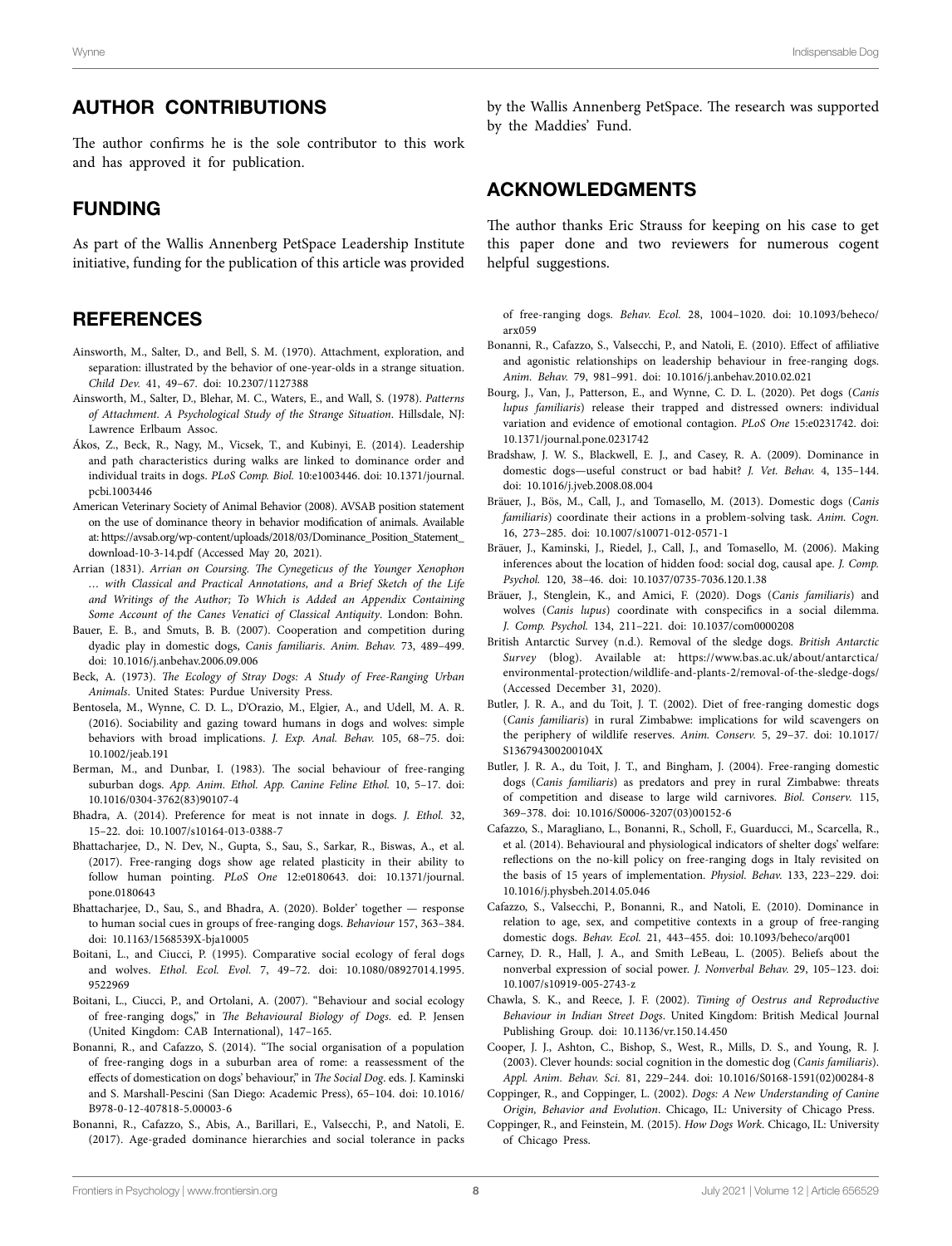- <span id="page-8-35"></span>Custance, D., and Mayer, J. (2012). Empathic-like responding by domestic dogs (*Canis familiaris*) to distress in humans: an exploratory study. *Anim. Cogn.* 15, 851–859. doi: [10.1007/s10071-012-0510-1](https://doi.org/10.1007/s10071-012-0510-1)
- <span id="page-8-27"></span>Dale, R., Quervel-Chaumette, M., Huber, L., Range, F., and Marshall-Pescini, S. (2016). Task differences and prosociality; investigating pet dogs' prosocial preferences in a token choice paradigm. *PLoS One* 11:e0167750. doi: [10.1371/](https://doi.org/10.1371/journal.pone.0167750) [journal.pone.0167750](https://doi.org/10.1371/journal.pone.0167750)
- <span id="page-8-15"></span>Daniels, T. J. (1983). The social organization of free-ranging urban dogs. II. Estrous groups and the mating system. *Appl. Anim. Ethol.* 10, 365–373. doi: [10.1016/0304-3762\(83\)90185-2](https://doi.org/10.1016/0304-3762(83)90185-2)
- <span id="page-8-12"></span>Daniels, T. J., and Bekoff, M. (1989). Population and social biology of freeranging dogs, *Canis familiaris*. *J. Mammal.* 70, 754–762. doi: [10.2307/1381709](https://doi.org/10.2307/1381709)
- <span id="page-8-18"></span>Dugatkin, L. A. (2020). *Principles of Animal Behavior. 4th Edn*. Chicago, IL: University of Chicago Press.
- <span id="page-8-24"></span>Feddersen-Petersen, D. (1991). The ontogeny of social play and agonistic behaviour in selected canid species. *Bonner Zoo. Beiträge* 42, 97–114.
- <span id="page-8-26"></span>Feddersen-Petersen, D. (2004). *Hundepsychologie: Sozialverhalten und Wesen, Emotionen und Individualität. 4th Edn*. Stuttgart, Germany: Kosmos Verlag.
- <span id="page-8-25"></span>Feddersen-Petersen, D. (2007). "Social behaviour of dogs and related canids," in *The Behavioural Biology of Dogs*. ed. P. Jensen (Wallingford, UK: CAB International), 105–119.
- <span id="page-8-19"></span>Fincke, S. (2004–2016). *Dog Whisperer with Cesar Millan (TV Series 2004–2016)*. Available at: <http://www.imdb.com/title/tt0423642/>(Accessed May 20, 2021).
- <span id="page-8-20"></span>Flack, J. C., and de Waal, F. B. M. (2010). "Dominance styles, social power, and conflict management: a conceptual framework," in *Macaque Societies: A Model for the Study of Social Organization*. eds. B. Thierry, B. Chapais, W. Kaumanns, and M. Singh*.* (England: Cambridge University Press), 157–185.
- <span id="page-8-21"></span>Font, E. (1987). Spacing and social organization: urban stray dogs revisited. *Appl. Anim. Behav. Sci.* 17, 319–328. doi: [10.1016/0168-1591\(87\)90155-9](https://doi.org/10.1016/0168-1591(87)90155-9)
- <span id="page-8-23"></span>Frank, H., and Frank, M. G. (1982). On the effects of domestication on canine social development and behavior. *Appl. Anim. Ethol.* 8, 507–525. doi: [10.1016/0304-3762\(82\)90215-2](https://doi.org/10.1016/0304-3762(82)90215-2)
- <span id="page-8-14"></span>Fredericson, E. (1952). Perceptual homeostasis and distress vocalization in puppies. *J. Pers.* 20, 472–477. doi: [10.1111/j.1467-6494.1952.tb01122.x](https://doi.org/10.1111/j.1467-6494.1952.tb01122.x)
- <span id="page-8-40"></span>Gácsi, M., Gyoöri, B., Virányi, Z., Kubinyi, E., Range, F., Belényi, B., et al. (2009). Explaining dog wolf differences in utilizing human pointing gestures: selection for synergistic shifts in the development of some social skills. *PLoS One* 4:e6584. doi: [10.1371/journal.pone.0006584](https://doi.org/10.1371/journal.pone.0006584)
- <span id="page-8-33"></span>Gácsi, M., Maros, K., Sernkvist, S., Faragó, T., and Miklósi, A. (2013). Human analogue safe haven effect of the owner: behavioural and heart rate response to stressful social stimuli in dogs. *PLoS One* 8:e58475. doi: [10.1371/journal.](https://doi.org/10.1371/journal.pone.0058475) [pone.0058475](https://doi.org/10.1371/journal.pone.0058475)
- <span id="page-8-36"></span>Gácsi, M., Miklósi, Á., Varga, O., Topál, J., and Csányi, V. (2004). Are readers of our face readers of our minds? Dogs (*Canis familiaris*) show situationdependent recognition of human's attention. *Anim. Cogn.* 7, 144–153. doi: [10.1007/s10071-003-0205-8](https://doi.org/10.1007/s10071-003-0205-8)
- <span id="page-8-29"></span>Gácsi, M., Topal, J., Miklósi, A., Dóka, A., and Csanyi, V. (2001). Attachment behavior of adult dogs (*Canis familiaris*) living at rescue centers: forming new bonds. *J. Comp. Psychol.* 115, 423–431. doi: [10.1037/0735-7036.115.](https://doi.org/10.1037/0735-7036.115.4.423) [4.423](https://doi.org/10.1037/0735-7036.115.4.423)
- <span id="page-8-7"></span>Ghosh, B., Choudhuri, D. K., and Pal, B. (1984). Some aspects of the sexual behaviour of stray dogs, *Canis familiaris*. *Appl. Anim. Behav. Sci.* 13, 113–127. doi: [10.1016/0168-1591\(84\)90057-1](https://doi.org/10.1016/0168-1591(84)90057-1)
- <span id="page-8-16"></span>Gipson, P. S. (1983). "Evaluation and control implications of behavior of feral dogs in interior Alaska," in *Vertebrate Pest Control and Management Materials: Fourth Symposium*. ed. D. Kaukeinen (West Conshohocken, PA: ASTM International), 285–294.
- <span id="page-8-10"></span>Gipson, P. S., Gipson, I. K., and Sealander, J. A. (1975). Reproductive biology of wild canis (canidae) in Arkansas. *J. Mammal.* 56, 605–642. doi: [10.2307/1379472](https://doi.org/10.2307/1379472)
- <span id="page-8-6"></span>Haase, E. (2000). Comparison of reproductive biological parameters in male wolves and domestic dogs. *Zeitschrift Für Säugetierkunde* 65, 257–270.
- <span id="page-8-30"></span>Hall, N. J., Lord, K., Arnold, A.-M. K., Wynne, C. D. L., and Udell, M. A. R. (2015). Assessment of attachment behaviour to human caregivers in wolf pups (*Canis lupus lupus*). *Behav. Process.* 110, 15–21. doi: [10.1016/j.](https://doi.org/10.1016/j.beproc.2014.11.005) [beproc.2014.11.005](https://doi.org/10.1016/j.beproc.2014.11.005)
- <span id="page-8-43"></span>Hare, B. (2017). Survival of the friendliest: *Homo sapiens* evolved via selection for prosociality. *Annu. Rev. Psychol.* 68, 155–186. doi: [10.1146/annurev](https://doi.org/10.1146/annurev-psych-010416-044201)[psych-010416-044201](https://doi.org/10.1146/annurev-psych-010416-044201)
- <span id="page-8-37"></span>Hare, B., Brown, M., Williamson, C., and Tomasello, M. (2002). The domestication of social cognition in dogs. *Science* 298, 1634–1636. doi: [10.1126/science.](https://doi.org/10.1126/science.1072702) [1072702](https://doi.org/10.1126/science.1072702)
- <span id="page-8-38"></span>Hare, B., and Tomasello, M. (2005). Human-like social skills in dogs? *Trends Cogn. Sci.* 9, 439–444. doi: [10.1016/j.tics.2005.07.003](https://doi.org/10.1016/j.tics.2005.07.003)
- <span id="page-8-44"></span>Hess, E. H. (1973). *Imprinting; Early Experience and the Developmental Psychobiology of Attachment*. New York: Van Nostrand Reinhold Co.
- <span id="page-8-2"></span>Hoffman, C. L., Stutz, K., and Vasilopoulos, T. (2018). An examination of adult women's sleep quality and sleep routines in relation to pet ownership and bedsharing. *Anthrozoös* 31, 711–725. doi: [10.1080/08927936.2018.1529354](https://doi.org/10.1080/08927936.2018.1529354)
- <span id="page-8-32"></span>Horn, L., Huber, L., and Range, F. (2013). The importance of the secure base effect for domestic dogs – evidence from a manipulative problem-solving task. *PLoS One* 8:e65296. doi: [10.1371/journal.pone.0065296](https://doi.org/10.1371/journal.pone.0065296)
- <span id="page-8-0"></span>Hughes, J., and Macdonald, D. W. (2013). A review of the interactions between free-roaming domestic dogs and wildlife. *Biol. Conserv.* 157, 341–351. doi: [10.1016/j.biocon.2012.07.005](https://doi.org/10.1016/j.biocon.2012.07.005)
- <span id="page-8-17"></span>Immelmann, K., and Beer, C. (1992). *A Dictionary of Ethology*. Cambridge, Mass London: Harvard University Press.
- <span id="page-8-3"></span>Jackson, S. M., Fleming, P. J. S., Eldridge, M. D. B., Ingleby, S., Flannery, T., Johnson, R. N., et al. (2019). The dogma of dingoes—taxonomic status of the dingo: a reply to Smith et al. *Zootaxa* 4564, 198–212. doi: [10.11646/](https://doi.org/10.11646/zootaxa.4564.1.7) [zootaxa.4564.1.7](https://doi.org/10.11646/zootaxa.4564.1.7)
- <span id="page-8-34"></span>Jakovcevic, A., Mustaca, A., and Bentosela, M. (2012). Do more sociable dogs gaze longer to the human face than less sociable ones? *Behav. Process.* 90, 217–222. doi: [10.1016/j.beproc.2012.01.010](https://doi.org/10.1016/j.beproc.2012.01.010)
- <span id="page-8-22"></span>Jones, A. C., and Gosling, S. D. (2005). Temperament and personality in dogs (*Canis familiaris*): a review and evaluation of past research. *Appl. Anim. Behav. Sci.* 95, 1–53. doi: [10.1016/j.applanim.2005.04.008](https://doi.org/10.1016/j.applanim.2005.04.008)
- <span id="page-8-45"></span>Kalma, A. (1991). Hierarchisation and dominance assessment at first glance. *Eur. J. Soc. Psychol.* 21, 165–181. doi: [10.1002/ejsp.2420210206](https://doi.org/10.1002/ejsp.2420210206)
- <span id="page-8-39"></span>Kaminski, J., and Nitzschner, M. (2013). Do dogs get the point? A review of dog–human communication ability. *Learn. Motiv.* 44, 294–302. doi: [10.1016/j.](https://doi.org/10.1016/j.lmot.2013.05.001) [lmot.2013.05.001](https://doi.org/10.1016/j.lmot.2013.05.001)
- <span id="page-8-28"></span>Karlsson, J., Eriksson, M., and Liberg, O. (2007). At what distance do wolves move away from an approaching human? *Can. J. Zool.* 85, 1193–1197. doi: [10.1139/Z07-099](https://doi.org/10.1139/Z07-099)
- <span id="page-8-4"></span>Kleiman, D. G., and Eisenberg, J. F. (1973). Comparisons of canid and felid social systems from an evolutionary perspective. *Anim. Behav.* 21, 637–659. doi: [10.1016/S0003-3472\(73\)80088-0](https://doi.org/10.1016/S0003-3472(73)80088-0)
- <span id="page-8-41"></span>Krause, M. A., Udell, M. A. R., Leavens, D. A., and Skopos, L. (2018). Animal pointing: changing trends and findings from 30 years of research. *J. Comp. Psychol.* 132, 326–345. doi: [10.1037/com0000125](https://doi.org/10.1037/com0000125)
- <span id="page-8-1"></span>Larson, G., Karlsson, E. K., Perri, A., Webster, M. T., Ho, S. Y. W., Peters, J., et al. (2012). Rethinking dog domestication by integrating genetics, archeology, and biogeography. *Proc. Natl. Acad. Sci.* 109, 8878–8883. doi: [10.1073/](https://doi.org/10.1073/pnas.1203005109) [pnas.1203005109](https://doi.org/10.1073/pnas.1203005109)
- <span id="page-8-42"></span>Lazarowski, L., and Dorman, D. C. (2015). A comparison of pet and purposebred research dog (*Canis familiaris*) performance on human-guided objectchoice tasks. *Behav. Process.* 110, 60–67. doi: [10.1016/j.beproc.2014.09.021](https://doi.org/10.1016/j.beproc.2014.09.021)
- <span id="page-8-31"></span>Lenkei, R., Újváry, D., Bakos, V., and Faragó, T. (2020). Adult, intensively socialized wolves show features of attachment behaviour to their handler. *Sci. Rep.* 10:17296. doi: [10.1038/s41598-020-74325-0](https://doi.org/10.1038/s41598-020-74325-0)
- <span id="page-8-8"></span>Lord, K., Feinstein, M., Smith, B., and Coppinger, R. (2013). Variation in reproductive traits of members of the genus canis with special attention to the domestic dog (*Canis familiaris*). *Behav. Process.* 92, 131–142. doi: [10.1016/j.](https://doi.org/10.1016/j.beproc.2012.10.009) [beproc.2012.10.009](https://doi.org/10.1016/j.beproc.2012.10.009)
- <span id="page-8-9"></span>Macdonald, D. W., and Carr, G. M. (1995). "Variation in dog society: between resource dispersion and social flux," in *The Domestic Dog: Its Evolution, Behaviour, and Interactions with People. 1st Edn*. ed. J. A. Serpell (Cambridge, England: Cambridge University Press), 199–216.
- <span id="page-8-5"></span>Macdonald, D. W., and Moehlman, P. D. (1982). "Cooperation, altruism, and restraint in the reproduction of carnivores," in *Ontogeny*. eds. P. P. G. Bateson and P. H. Klopfer (Boston, MA: Springer US), 433–467.
- <span id="page-8-13"></span>MacNulty, D. R., Tallian, A., Stahler, D. R., and Smith, D. W. (2014). Influence of group size on the success of wolves hunting bison. *PLoS One* 9:e112884. doi: [10.1371/journal.pone.0112884](https://doi.org/10.1371/journal.pone.0112884)
- <span id="page-8-11"></span>Malm, K. (1995). Regurgitation in relation to weaning in the domestic dog: a questionnaire study. *Appl. Anim. Behav. Sci.* 43, 111–122. doi: [10.1016/0168-1591\(95\)00556-8](https://doi.org/10.1016/0168-1591(95)00556-8)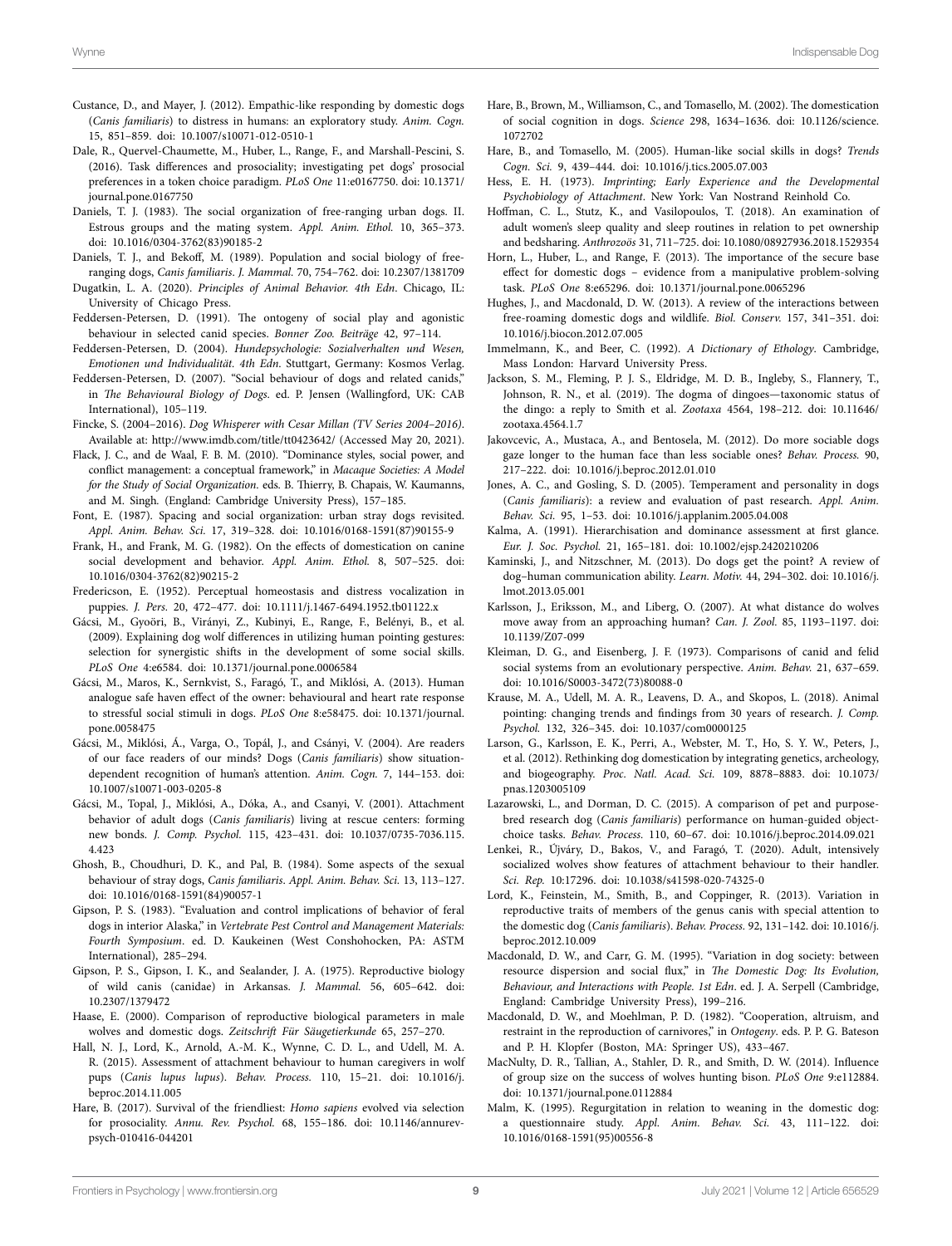- <span id="page-9-41"></span>Mariti, C., Carlone, B., Ricci, E., Sighieri, C., and Gazzano, A. (2014). Intraspecific attachment in adult domestic dogs (*Canis familiaris*): preliminary results. *Appl. Anim. Behav. Sci.* 152, 64–72. doi: [10.1016/j.applanim.2013.12.002](https://doi.org/10.1016/j.applanim.2013.12.002)
- <span id="page-9-17"></span>Marshall-Pescini, S., Cafazzo, S., Virányi, Z., and Range, F. (2017a). Integrating social ecology in explanations of wolf–dog behavioral differences. *Curr. Opin. Behav. Sci.* 16, 80–86. doi: [10.1016/j.cobeha.2017.05.002](https://doi.org/10.1016/j.cobeha.2017.05.002)
- <span id="page-9-34"></span>Marshall-Pescini, S., Schwarz, J. F., Kostelnik, I., Virányi, Z., and Range, F. (2017b). Importance of a species' socioecology: wolves outperform dogs in a conspecific cooperation task. *Proc. Natl. Acad. Sci.* 114, 11793–11798. doi: [10.1073/pnas.1709027114](https://doi.org/10.1073/pnas.1709027114)
- <span id="page-9-13"></span>Martins, T. (1949). Disgorging of food to the puppies by the lactating dog. *Physiol. Zool.* 22, 169–172. doi: [10.1086/physzool.22.2.30152039](https://doi.org/10.1086/physzool.22.2.30152039)
- <span id="page-9-26"></span>McFarland, D. J. (1987). *The Oxford Companion to Animal Behaviour*. Oxford, England: Oxford University Press.
- <span id="page-9-25"></span>McGreevy, P. D., Starling, M., Branson, N. J., Cobb, M. L., and Calnon, D. (2012). An overview of the dog–human dyad and ethograms within it. *J. Vet. Behav.* 7, 103–117. doi: [10.1016/j.jveb.2011.06.001](https://doi.org/10.1016/j.jveb.2011.06.001)
- <span id="page-9-11"></span>Mech, L. D. (1981). *The Wolf: The Ecology and Behavior of an Endangered Species. 1st Edn*. Minneapolis: University of Minnesota Press.
- <span id="page-9-5"></span>Mech, L. D. (2002). Breeding season of wolves, *Canis lupus*, in relation to latitude. *Can. Field-Nat.* 116, 139–140.
- <span id="page-9-16"></span>Mech, L. D., and Boitani, L. (2003). "Wolf social ecology in Wolves: Behavior, ecology, and conservation," in *Wolves: Behavior, Ecology, and Conservation*. eds. L. D. Mech, and L. Boitani*.* (Chicago, IL: University of Chicago Press), 1–34.
- <span id="page-9-45"></span>Mignault, A., and Chaudhuri, A. (2003). The many faces of a neutral face: head tilt and perception of dominance and emotion. *J. Nonverbal Behav.* 27, 111–132. doi: [10.1023/A:1023914509763](https://doi.org/10.1023/A:1023914509763)
- <span id="page-9-44"></span>Miklósi, A., and Topál, J. (2013). What does it take to become 'best friends'? Evolutionary changes in canine social competence. *Trends Cogn. Sci.* 17, 287–294. doi: [10.1016/j.tics.2013.04.005](https://doi.org/10.1016/j.tics.2013.04.005)
- <span id="page-9-23"></span>Millan, C., and Peltier, M. J. (2007). *Be the Pack Leader: Use Cesar's Way to Transform Your Dog and Your Life. 1st Edn*. New York: Three Rivers Press.
- <span id="page-9-24"></span>Monks of New Skete (2002). *How to Be Your Dog's Best Friend: The Classic Training Manual for Dog Owners*. Boston: Little, Brown and Company.
- <span id="page-9-8"></span>Oppenheimer, E. C., and Oppenheimer, J. R. (1975). Certain behavioral features in the pariah dog (*Canis familiaris*) in West Bengal. *Appl. Anim. Ethol.* 2, 81–92. doi: [10.1016/0304-3762\(75\)90067-X](https://doi.org/10.1016/0304-3762(75)90067-X)
- <span id="page-9-22"></span>Ortolani, A., Vernooij, H., and Coppinger, R. (2009). Ethiopian village dogs: behavioural responses to a stranger's approach. *Appl. Anim. Behav. Sci.* 119, 210–218. doi: [10.1016/j.applanim.2009.03.011](https://doi.org/10.1016/j.applanim.2009.03.011)
- <span id="page-9-35"></span>Ostojić, L. D., and Clayton, N. S. (2014). Behavioural coordination of dogs in a cooperative problem-solving task with a conspecific and a human partner. *Anim. Cogn*. 17, 445–459. doi: [10.1007/s10071-013-0676-1](https://doi.org/10.1007/s10071-013-0676-1)
- <span id="page-9-9"></span>Pal, S. K. (2001). Population ecology of free-ranging urban dogs in West Bengal, India. *Acta Theriol.* 46, 69–78. doi: [10.1007/BF03192418](https://doi.org/10.1007/BF03192418)
- <span id="page-9-7"></span>Pal, S. K. (2005). Parental care in free-ranging dogs, *Canis familiaris*. *Appl. Anim. Behav. Sci.* 90, 31–47. doi: [10.1016/j.applanim.2004.08.002](https://doi.org/10.1016/j.applanim.2004.08.002)
- <span id="page-9-10"></span>Pal, S. K. (2008). Maturation and development of social behaviour during early ontogeny in free-ranging dog puppies in West Bengal, India. *Appl. Anim. Behav. Sci.* 111, 95–107. doi: [10.1016/j.applanim.2007.05.016](https://doi.org/10.1016/j.applanim.2007.05.016)
- <span id="page-9-29"></span>Pal, S. K., Ghosh, B., and Roy, S. (1998). Agonistic behaviour of free-ranging dogs (*Canis familiaris*) in relation to season, sex and age. *Appl. Anim. Behav. Sci.* 59, 331–348. doi: [10.1016/S0168-1591\(98\)00108-7](https://doi.org/10.1016/S0168-1591(98)00108-7)
- <span id="page-9-6"></span>Pal, S. K., Ghosh, B., and Roy, S. (1999). Inter- and intra-sexual behaviour of free-ranging dogs (*Canis familiaris*). *Appl. Anim. Behav. Sci.* 62, 267–278. doi: [10.1016/S0168-1591\(98\)00220-2](https://doi.org/10.1016/S0168-1591(98)00220-2)
- <span id="page-9-15"></span>Paul, M., Majumder, S. S., and Bhadra, A. (2014). Grandmotherly care: a case study in Indian free-ranging dogs. *J. Ethol.* 32, 75–82. doi: [10.1007/](https://doi.org/10.1007/s10164-014-0396-2) [s10164-014-0396-2](https://doi.org/10.1007/s10164-014-0396-2)
- <span id="page-9-27"></span>Peterson, R. O., Jacobs, A. K., Drummer, T. D., Mech, L. D., and Smith, D. W. (2002). Leadership behavior in relation to dominance and reproductive status in gray wolves, *Canis lupus*. *Can. J. Zool.* 80, 1405–1412. doi: [10.1139/](https://doi.org/10.1139/z02-124) [z02-124](https://doi.org/10.1139/z02-124)
- <span id="page-9-12"></span>Peterson, R. O., Woolington, J. D., and Bailey, T. N. (1984). Wolves of the Kenai Peninsula, Alaska. *Wildl. Monogr.* 88, 3–52.
- <span id="page-9-20"></span>Pettijohn, T. F., Wong, T. W., Ebert, P. D., and Scott, J. P. (1977). Alleviation of separation distress in 3 breeds of young dogs. *Dev. Psychobiol.* 10, 373–381. doi: [10.1002/dev.420100413](https://doi.org/10.1002/dev.420100413)
- <span id="page-9-18"></span>Pilot, M., Jedrzejewski, W., Sidorovich, V. E., Meier-Augenstein, W., and Hoelzel, A. R. (2012). Dietary differentiation and the evolution of population genetic structure in a highly mobile carnivore. *PLoS One* 7:e39341. doi: [10.1371/journal.pone.0039341](https://doi.org/10.1371/journal.pone.0039341)
- <span id="page-9-43"></span>Range, F., Marshall-Pescini, S., Kratz, C., and Virányi, Z. (2019). Wolves lead and dogs follow, but they both cooperate with humans. *Sci. Report.* 9:3796. doi: [10.1038/s41598-019-40468-y](https://doi.org/10.1038/s41598-019-40468-y)
- <span id="page-9-33"></span>Range, F., Ritter, C., and Virányi, Z. (2015). Testing the myth: tolerant dogs and aggressive wolves. *Proc. R. Soc. B Biol. Sci.* 282:20150220. doi: [10.1098/](https://doi.org/10.1098/rspb.2015.0220) [rspb.2015.0220](https://doi.org/10.1098/rspb.2015.0220)
- <span id="page-9-4"></span>Rausch, R. A. (1967). Some aspects of the population ecology of wolves, Alaska. *Am. Zoo.* 7, 253–265. doi: [10.1093/icb/7.2.253](https://doi.org/10.1093/icb/7.2.253)
- <span id="page-9-38"></span>Rehn, T., Ragen, T., McGowan, S., and Keeling, L. J. (2013). Evaluating the strange situation procedure (SSP) to assess the bond between dogs and humans. *PLoS One* 8:e56938. doi: [10.1371/journal.pone.0056938](https://doi.org/10.1371/journal.pone.0056938)
- <span id="page-9-1"></span>Ritvo, H. (1987). *The Animal Estate: The English and Other Creatures in Victorian England*. United States: Harvard University Press.
- <span id="page-9-0"></span>Rowan, A. (2020). Global dog populations. Available at: [https://wellbeingintl.](https://wellbeingintl.org/global-dog-populations-2/) [org/global-dog-populations-2/](https://wellbeingintl.org/global-dog-populations-2/) (Accessed May, 2020).
- <span id="page-9-21"></span>Rubin, H. D., and Beck, A. M. (1982). Ecological behavior of free-ranging urban pet dogs. *Appl. Anim. Ethol.* 8, 161–168. doi: [10.1016/0304-3762](https://doi.org/10.1016/0304-3762(82)90141-9) [\(82\)90141-9](https://doi.org/10.1016/0304-3762(82)90141-9)
- <span id="page-9-31"></span>Schilder, M. B. H., Vinke, C. M., and van der Borg, J. A. M. (2014). Dominance in domestic dogs revisited: useful habit and useful construct? *J. Vet. Behav. Clin. App. Res.* 9, 184–191. doi: [10.1016/j.jveb.2014.04.005](https://doi.org/10.1016/j.jveb.2014.04.005)
- <span id="page-9-46"></span>Schwartz, B., Tesser, A., and Powell, E. (1982). Dominance cues in nonverbal behavior. *Soc. Psychol. Q.* 45, 114–120. doi: [10.2307/3033934](https://doi.org/10.2307/3033934)
- <span id="page-9-14"></span>Scott, J. P., and Fuller, J. L. (1974). *Genetics and the Social Behaviour of the Dog*. Chicago: University of Chicago Press.
- <span id="page-9-19"></span>Sen Majumder, S., Bhadra, A., Ghosh, A., Mitra, S., Bhattacharjee, D., Chatterjee, J., et al. (2014). To be or not to be social: foraging associations of free-ranging dogs in an urban ecosystem. *Acta. Ethol.* 17, 1–8. doi: [10.1007/](https://doi.org/10.1007/s10211-013-0158-0) [s10211-013-0158-0](https://doi.org/10.1007/s10211-013-0158-0)
- <span id="page-9-36"></span>Serpell, J. A. (2004). Factors influencing human attitudes to animals and their welfare. *Anim. Welf.* 13, 145–151.
- <span id="page-9-28"></span>Silk, M. J., Cant, M. A., Cafazzo, S., Natoli, E., and McDonald, R. A. (2019). Elevated aggression is associated with uncertainty in a network of dog dominance interactions. *Proc. R. Soc. B Biol. Sci.* 286:20190536. doi: [10.1098/](https://doi.org/10.1098/rspb.2019.0536) [rspb.2019.0536](https://doi.org/10.1098/rspb.2019.0536)
- <span id="page-9-3"></span>Smith, B. P., Cairns, K. M., Adams, J. W., Newsome, T. M., Fillios, M., Déaux, E. C., et al. (2019). Taxonomic status of the Australian dingo: the case for *Canis dingo* meyer, 1793. *Zootaxa* 4564, 173–197. doi: [10.11646/](https://doi.org/10.11646/zootaxa.4564.1.6) [zootaxa.4564.1.6](https://doi.org/10.11646/zootaxa.4564.1.6)
- <span id="page-9-32"></span>Svartberg, K., Tapper, I., Temrin, H., Radesater, T., and Thormans, S. (2005). Consistency of personality traits in dogs. *Anim. Behav.* 69, 283–291. doi: [10.1016/j.anbehav.2004.04.011](https://doi.org/10.1016/j.anbehav.2004.04.011)
- <span id="page-9-2"></span>Sykes, N., Beirne, P., Horowitz, A., Jones, I., Kalof, L., Karlsson, E., et al. (2020). Humanity's best friend: a dog-centric approach to addressing global challenges. *Animals* 10:502. doi: [10.3390/ani10030502](https://doi.org/10.3390/ani10030502)
- <span id="page-9-39"></span>Thielke, L. E., and Udell, M. A. R. (2019). Evaluating cognitive and behavioral outcomes in conjunction with the secure base effect for dogs in shelter and foster environments. *Animals* 9:932. doi: [10.3390/ani9110932](https://doi.org/10.3390/ani9110932)
- <span id="page-9-40"></span>Thielke, L. E., and Udell, M. A. R. (2020). Characterizing human–dog attachment relationships in foster and shelter environments as a potential mechanism for achieving mutual wellbeing and success. *Animals* 10:67. doi: [10.3390/](https://doi.org/10.3390/ani10010067) [ani10010067](https://doi.org/10.3390/ani10010067)
- <span id="page-9-47"></span>Tinbergen, N. (1969). *The Study of Instinct*. Oxford, England: Oxford University Press.
- <span id="page-9-42"></span>Topál, J., Gácsi, M., Miklósi, Á., Virányi, Z., Kubinyi, E., and Csányi, V. (2005). Attachment to humans: a comparative study on hand-reared wolves and differently socialized dog puppies. *Anim. Behav.* 70, 1367–1375. doi: [10.1016/j.](https://doi.org/10.1016/j.anbehav.2005.03.025) [anbehav.2005.03.025](https://doi.org/10.1016/j.anbehav.2005.03.025)
- <span id="page-9-37"></span>Topál, J., Miklósi, A., Csányi, V., and Dóka, A. (1998). Attachment behavior in dogs (*Canis familiaris*): a new application of Ainsworth's (1969) strange situation test. *J. Comp. Psychol.* 112, 219–229. doi: [10.1037/0735-7036.](https://doi.org/10.1037/0735-7036.112.3.219) [112.3.219](https://doi.org/10.1037/0735-7036.112.3.219)
- <span id="page-9-30"></span>Trisko, R. K., and Smuts, B. B. (2015). Dominance relationships in a group of domestic dogs (*Canis lupus familiaris*). *Behaviour* 152, 677–704. doi: [10.1163/1568539X-00003249](https://doi.org/10.1163/1568539X-00003249)